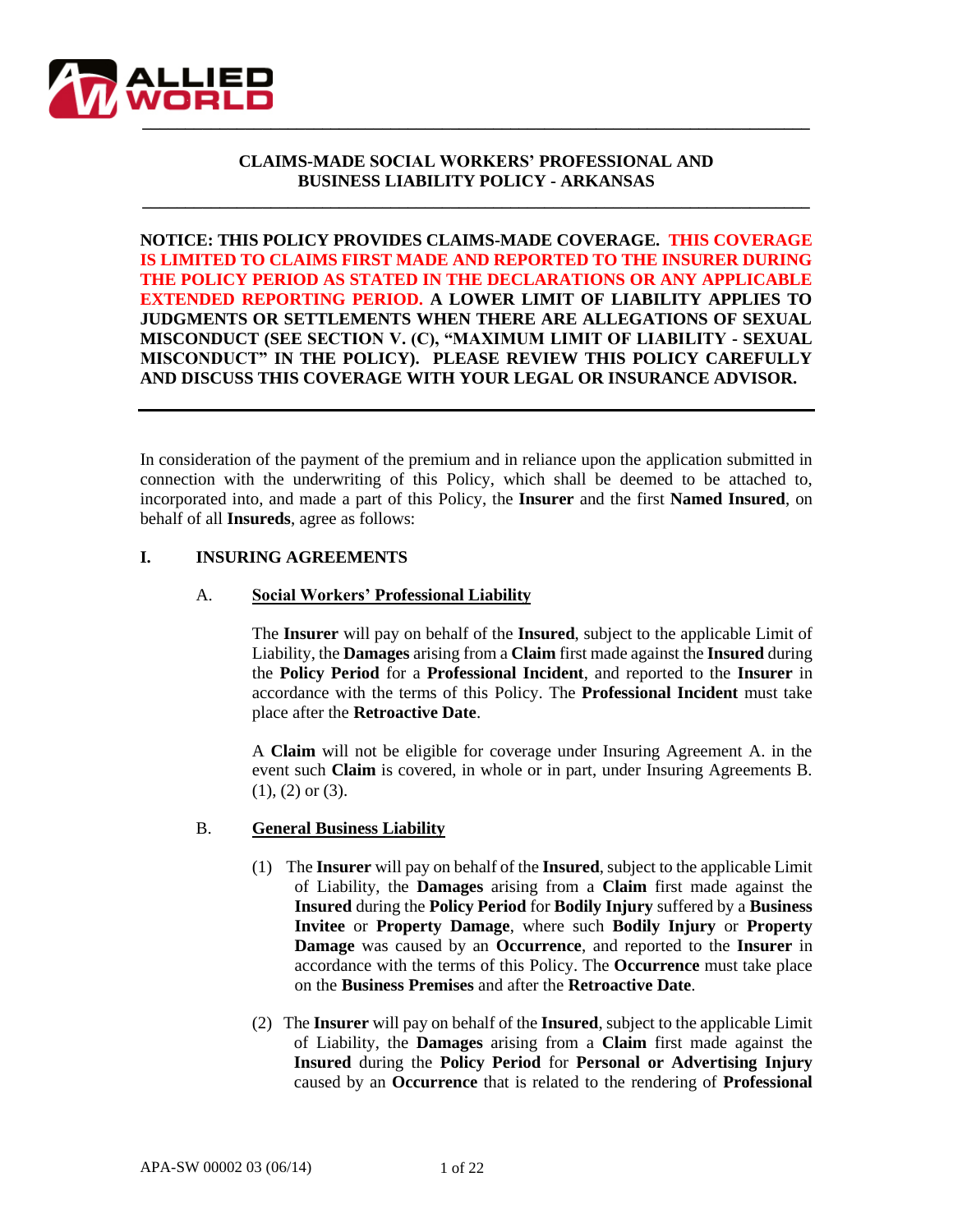**Services**, and reported to the **Insurer** in accordance with the terms of this Policy. The **Occurrence** must take place after the **Retroactive Date**.

(3) The **Insurer** will pay on behalf of the **Insured**, subject to the applicable Limit of Liability, the **Damages** arising from a **Claim** first made against the **Insured** during the **Policy Period** for **Fire Damage** caused by an **Occurrence**, and reported to the **Insurer** in accordance with the terms of this Policy. The **Occurrence** must take place on the **Business Premises** and after the **Retroactive Date**.

A **Claim** will not be eligible for coverage under Insuring Agreements B. (1), (2) or (3) in the event such **Claim** is covered, in whole or in part, under Insuring Agreement A.

# C. **Information Privacy Liability**

- (1) The **Insurer** will pay on behalf of the **Insured**, subject to the applicable Limit of Liability, the **Defense Expenses** and **Damages** arising from a **Claim** first made by a **Regulator** against the **Insured** during the **Policy Period** for any **Privacy Wrongful Act**, and reported to the **Insurer** in accordance with the terms of this Policy. The **Privacy Wrongful Act** must take place after the **Retroactive Date**.
- (2) The **Insurer** will pay on behalf of the **Insured**, subject to the applicable Limit of Liability, the costs incurred by the **Insured** in notifying the **Insured's**  patients or clients of a **Privacy Wrongful Act** as mandated by any U.S. federal or state privacy protection statutes or regulations, but only if such **Privacy Wrongful Act** is reported to the **Insurer** in accordance with the terms of this Policy. The **Privacy Wrongful Act** must take place after the **Retroactive Date**.

Coverage under this Insuring Agreement C. (2) applies regardless of whether or not a **Claim** for a **Privacy Wrongful Act** is made against an **Insured**.

#### **II. ADDITIONAL COVERAGES**

#### A. **Defense Expenses for Claims**

The **Insurer** will pay on behalf of the **Insured** the **Defense Expenses** incurred by the **Insured** arising from any **Claim** covered under Insuring Agreements A. or B.

#### B. **Insured's Costs for Claims**

The **Insurer** will pay on behalf of the **Insured** the reasonable costs, other than loss of earnings, incurred by the **Insured**, at the **Insurer's** request, in connection with defending any **Claim** covered under this Policy.

The **Insurer** will also pay the **Insured** up to \$1,000 per day for loss of earnings, if the **Insured** is unable to render **Professional Services** since the **Insured** is assisting, at the **Insurer's** request, in the defense of a **Claim** covered under this Policy.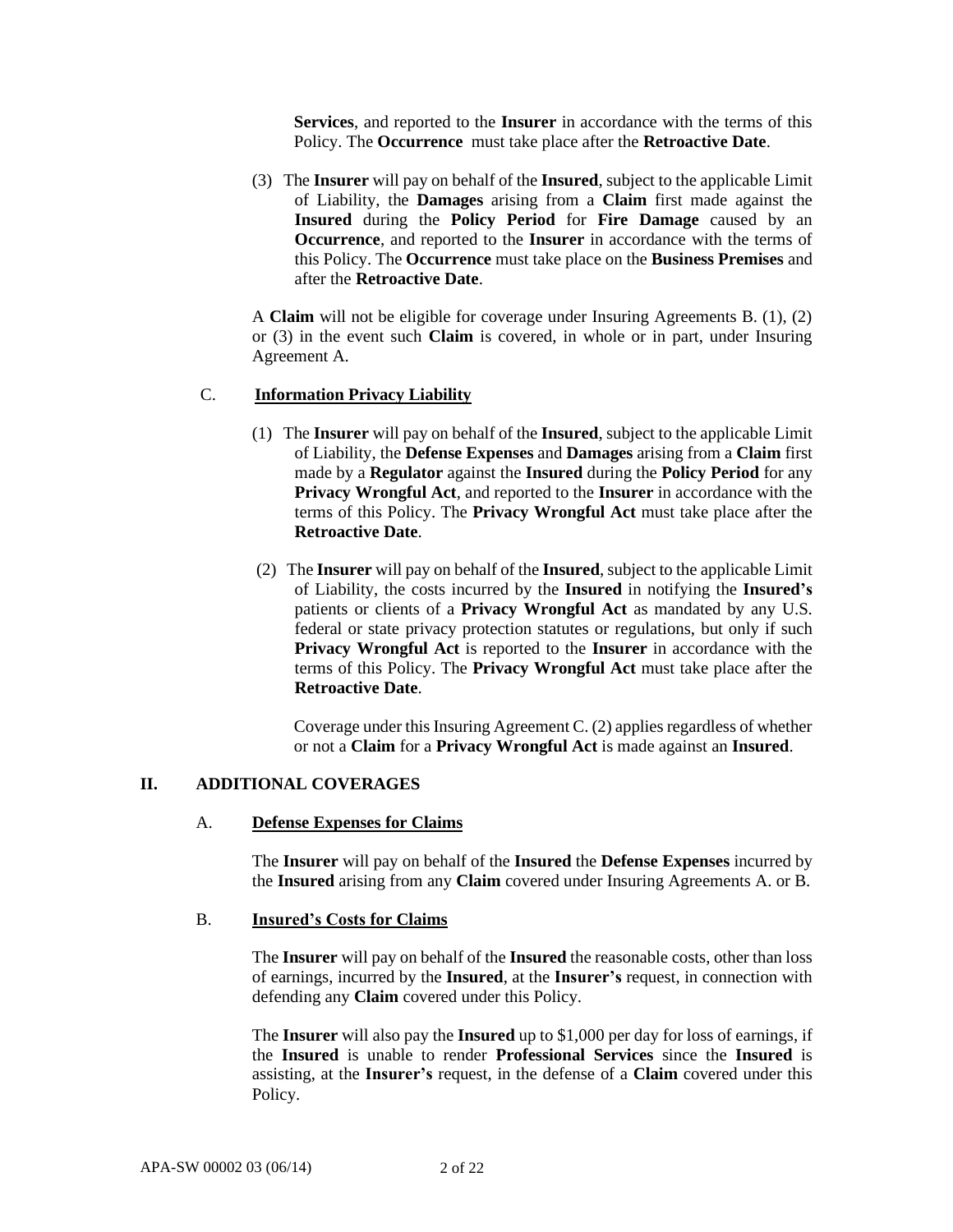# C. **Legal Bonds for Claims**

The **Insurer** will pay the premiums for appeal bonds, or bonds to release property used to secure a legal obligation, if required with respect to a **Claim** covered under this Policy. However, the **Insurer** will only pay such premiums if the amount of the bond is within the applicable Limits of Liability of this Policy. The **Insurer** shall have no obligation to appeal any decision or to obtain these bonds.

# D. **Defense Expenses for Proceedings**

The **Insurer** will pay on behalf of the **Insured**, subject to the applicable Limit of Liability, the **Defense Expenses** incurred by the **Insured** arising from any **Proceeding** first brought during the **Policy Period** and reported to the **Insurer** in accordance with the terms of this Policy.

### E. **Medical Payments**

The **Insurer** will pay on behalf of the **Insured**, subject to the applicable Limit of Liability, the **Medical Payments** arising from any **Bodily Injury** suffered by a **Business Invitee**, where such **Bodily Injury** was caused by an **Occurrence** and is reported to the **Insurer** in accordance with the terms of this Policy. The **Occurrence** must take place on the **Business Premises** and during the **Policy Period**. The injured **Business Invitee** must submit to examination, as often as required by the **Insurer**, by physicians of the **Insurer's** choice and at the **Insurer's**  expense.

# F. **Emergency Aid Expenses**

The **Insurer** will reimburse the **Insured**, subject to the applicable Limit of Liability, for costs and expenses for medical supplies, and for one (1) hour of the **Insured's** lost earnings at an hourly rate of \$100.00 per hour or the **Insured's**  average hourly rate charged for **Professional Services**, whichever is less. The **Insured** must voluntarily incur such costs and expense by rendering emergency treatment or services at the scene of an accident, medical crisis or disaster, provided that such treatment or services takes place during the **Policy Period** and that the **Insured** as soon as practicable reports any costs or expenses to the **Insurer**.

#### G. **Assault or Battery**

The **Insurer** will reimburse the **Insured** for medical expenses that the **Insured** incurs as a result of **Bodily Injury** caused by an **Assault or Battery**, or **Property Damage** to the **Insured's** personal property if caused by an **Assault or Battery**. The **Assault or Battery** must be committed by a patient or client of the **Insured**, or by the patient's or client's immediate family member, during the **Insured's**  rendering of **Professional Services**.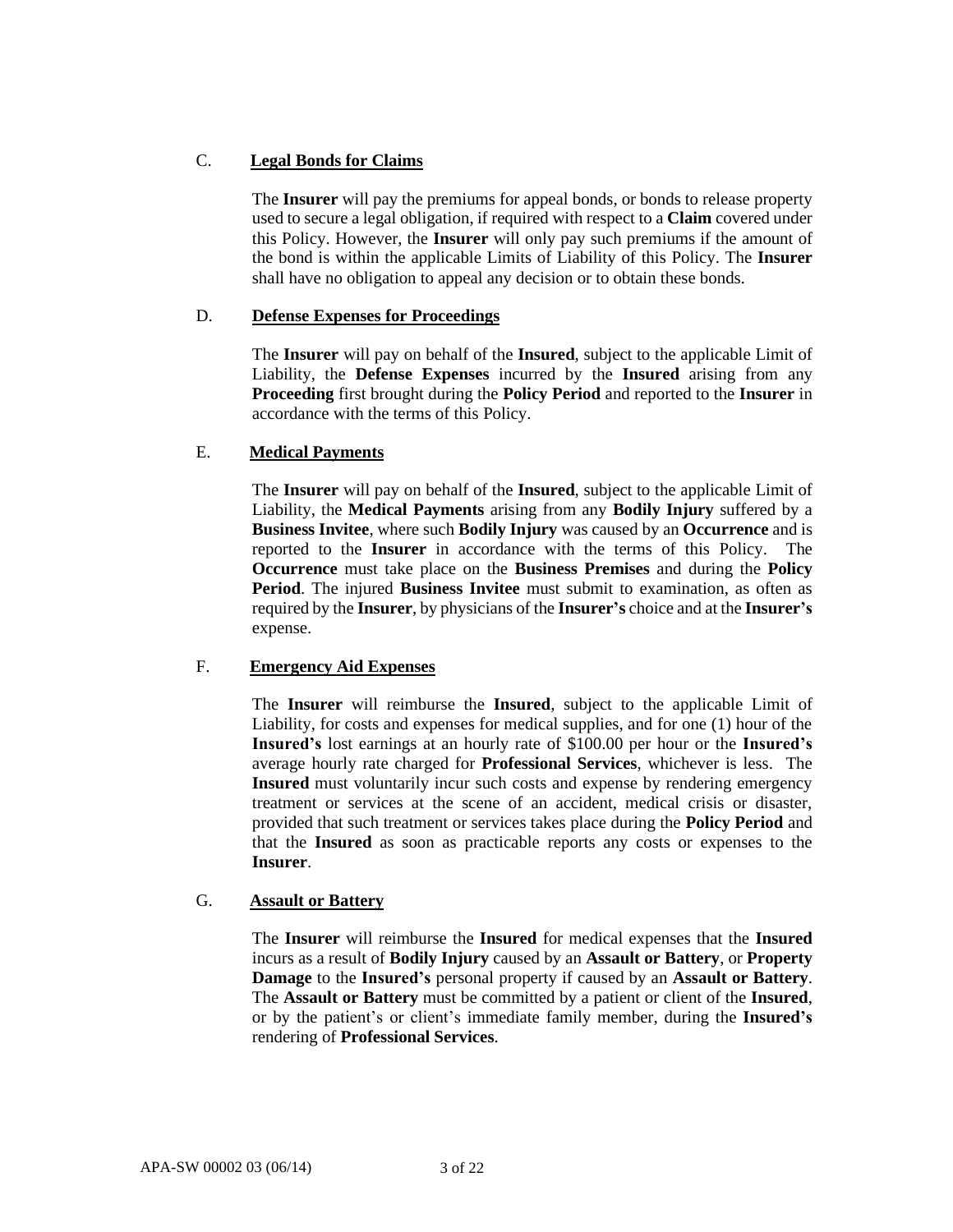Provided always that:

- (1) such **Assault or Battery** takes place during the **Policy Period**;
- (2) the treatment or other services eligible for reimbursement as medical expenses are rendered within one (1) year of the **Assault or Battery**, and the medical expenses are reported to the **Insurer** within ninety (90) days from the date such treatment or service was rendered; and
- (3) the **Insured s**ubmits to examination, as often as reasonably required by the **Insurer**, by physicians of the **Insurer's** choice and at the **Insurer's** expense.

Coverage under this **Assault or Battery** Additional Coverage is excess over any other valid and collectible insurance, including workers' compensation or health insurance.

# **III. DEFINITIONS**

- A. **"Advertisement"** means a notice that is broadcast or published to the general public or specific market segments about **Professional Services** for the purpose of attracting patients or clients. For the purposes of this definition:
	- (1) notices that are published include material placed on the Internet or on similar electronic means of communication; and
	- (2) regarding websites, only that part of a website that is about the **Insured's** goods, products or services for the purposes of attracting patients or clients is considered an advertisement.
- B. "**Assault or Battery**" means the willful infliction of physical harm on the **Insured**, by a patient or their immediate family member, or any attempt thereof.
- C. **"Bodily Injury"** means bodily harm, sickness or disease, including any resulting death, and mental anguish or emotional distress, resulting therefrom.
- D. **"Business Invitee"** means any natural person, including a patient or client, solely in their capacity as one who is invited by the **Insured** to enter into and remain on the **Business Premises** for a purpose directly or indirectly connected with the rendering of **Professional Services**. A **Business Invitee** shall not include any person who enters the **Business Premises** without the **Insured's** knowledge or permission, or any person who is an **Insured**.
- E. **"Business Premises"** means any location owned, leased or rented by the **Insured**  where **Professional Services** are rendered, and the ways and means immediately adjacent thereto, and may include the **Insured's**residence if **Professional Services**  are regularly rendered at such residence.
- F. **"Claim"** means any: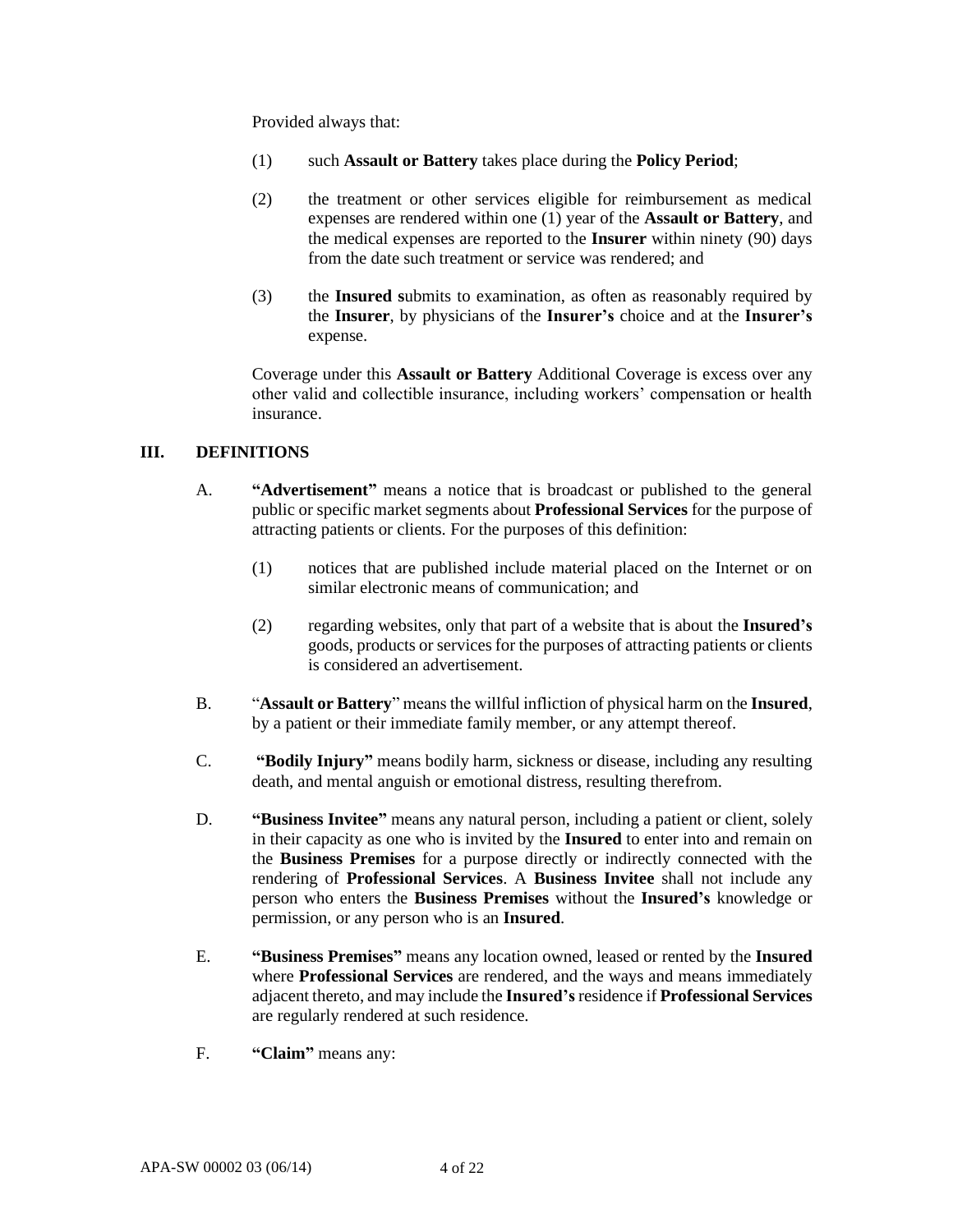- (1) written demand for monetary relief made against an **Insured**;
- (2) judicial proceeding which is commenced against an **Insured** by service of a civil complaint, notice of charges or similar pleading;
- (3) arbitration proceeding commenced against an **Insured** by service of a demand for arbitration; or
- (4) administrative proceeding or formal investigation commenced by a **Regulator**, but solely as respects Insuring Agreement C.

Multiple demands, proceedings or investigations arising out of the same **Professional Incident**, **Privacy Wrongful Act** or **Occurrence** shall be deemed a single **Claim**, which shall be treated as a **Claim** first made during the **Policy Period** in which the first of such multiple demands, proceedings or investigations is made against any **Insured** or in which notice of circumstances relating thereto is first given in accordance with Section VI., paragraph D., whichever occurs first.

- G. **"Damages"** means:
	- (1) settlements or judgments;
	- (2) pre-judgment or post-judgment interest; and
	- (3) costs or fees awarded in favor of the claimant.

#### **Damages** do not include:

- (a) amounts for which the **Insureds** are not legally liable;
- (b) amounts which are without legal recourse to the **Insureds**;
- (c) taxes;
- (d) the return, restitution, refund or disgorgement of fees, profits or amounts charged, held or retained by the **Insured** in connection with the rendering of **Professional Services**;
- (e) fines or penalties, except:
	- (i) as provided for in Section V. D.; or
	- (ii) **HIPAA** fines and penalties, but solely under Insuring Agreement C. (1); or
- (f) amounts deemed uninsurable under applicable law.
- H. **"Defense Expenses"** means reasonable and necessary fees, costs, charges or expenses resulting from the investigation, defense or appeal of a **Claim** or a **Proceeding**.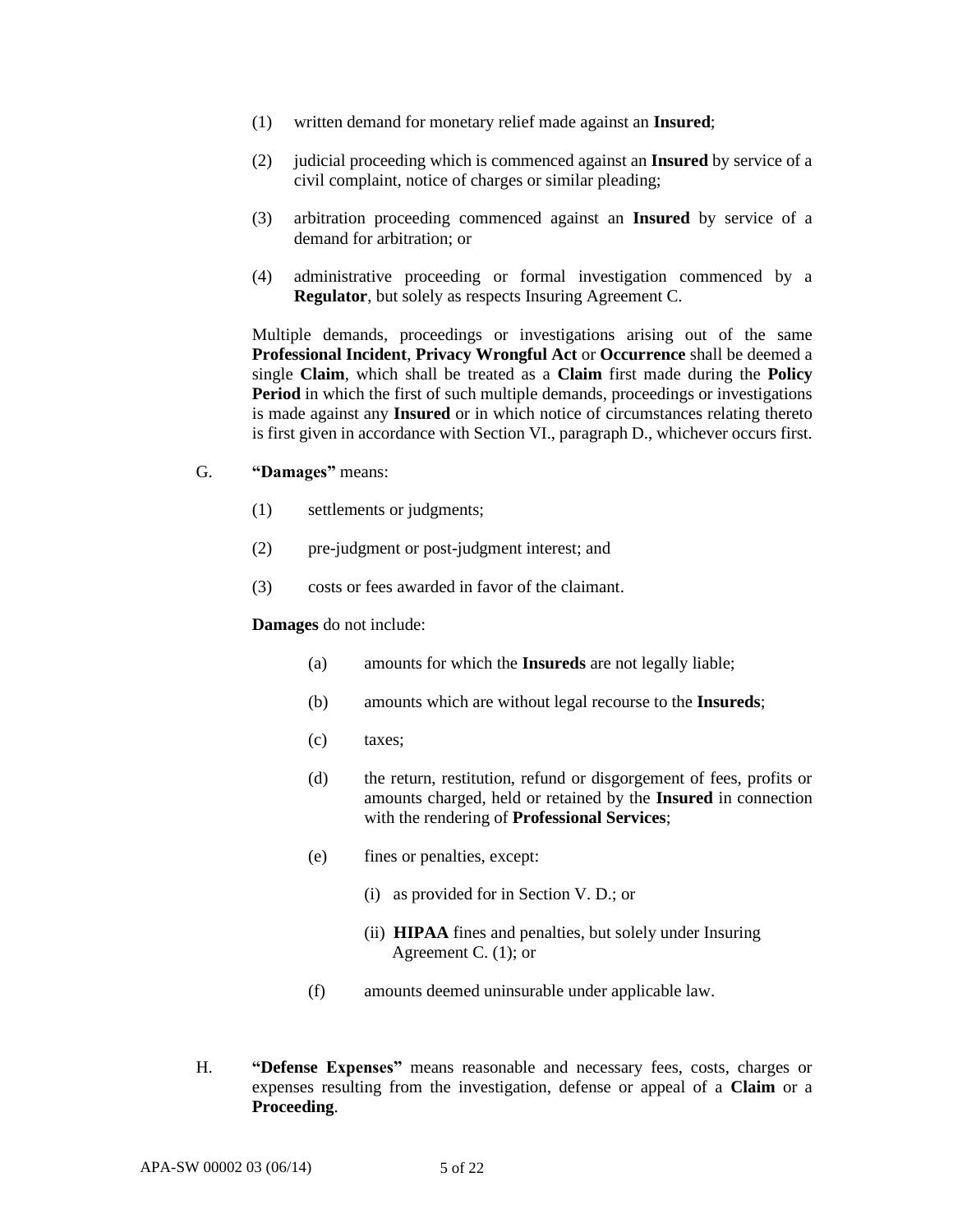**Defense Expenses** do not include:

- (a) amounts incurred prior to the date a **Claim** is first made, or a **Proceeding** is first brought, and reported to the **Insurer**; or
- (b) compensation or benefits of any natural person **Insured** or any overhead expenses of any **Insured** organization.
- I. **"Fire Damage"** means **Property Damage** to the tangible property of a third party other than the **Insured**, caused by a fire to premises the **Insured** rents or leases from others or to premises temporarily occupied by the **Insured** with the permission of the owner, solely for the purpose of rendering **Professional Services**. Such premises shall not include the **Insured's** residence. **Fire Damage** includes any water damage caused by such fire. The fire must not be caused intentionally by the **Insured**.

With respect to **Fire Damage**, **Property Damage** shall not include damage to any personal property owned by the **Insured**, or any other personal property of any person that is within the **Insured's** care, custody or control.

- J. **"HIPAA"** means the Health Insurance Portability and Accountability Act of 1996 (Public Law 104-191), as amended, and any regulations promulgated thereunder.
- K. **"Insured(s)"** means:
	- (1) the individual, partnership, or corporation designated as the **Named Insured** in Item 1 (a) of the Declarations and the individual(s) designated as Additional **Named lnsureds** in Item 1 (b) of the Declarations;
	- (2) any present or former employee, partner, executive officer, director or stockholder of the **Named Insured** designated in Item 1 (a) of the Declarations, but only while acting in his or her capacity as such;
	- (3) any individual, partnership or corporation designated in Item 2 of the Declarations, but only as to matters for which a **Named Insured** may be liable;
	- (4) the lawful spouse or domestic partner (whether such status is derived by reason of statutory law, common law or otherwise) of a **Named Insured** arising solely out of his or her status as the spouse or domestic partner of a **Named Insured**; provided, however, that coverage shall not be afforded for any actual or alleged **Professional Incident**, **Privacy Wrongful Act** or **Occurrence** by or on the part of the spouse or domestic partner, unless such person is a **Named Insured**; and
	- (5) the estates, heirs or legal representatives of any incompetent, insolvent, bankrupt or deceased person who was an **Insured** at the time the **Professional Incident**, **Privacy Wrongful Act** or **Occurrence** upon which such **Claim** is based were committed; provided, however, that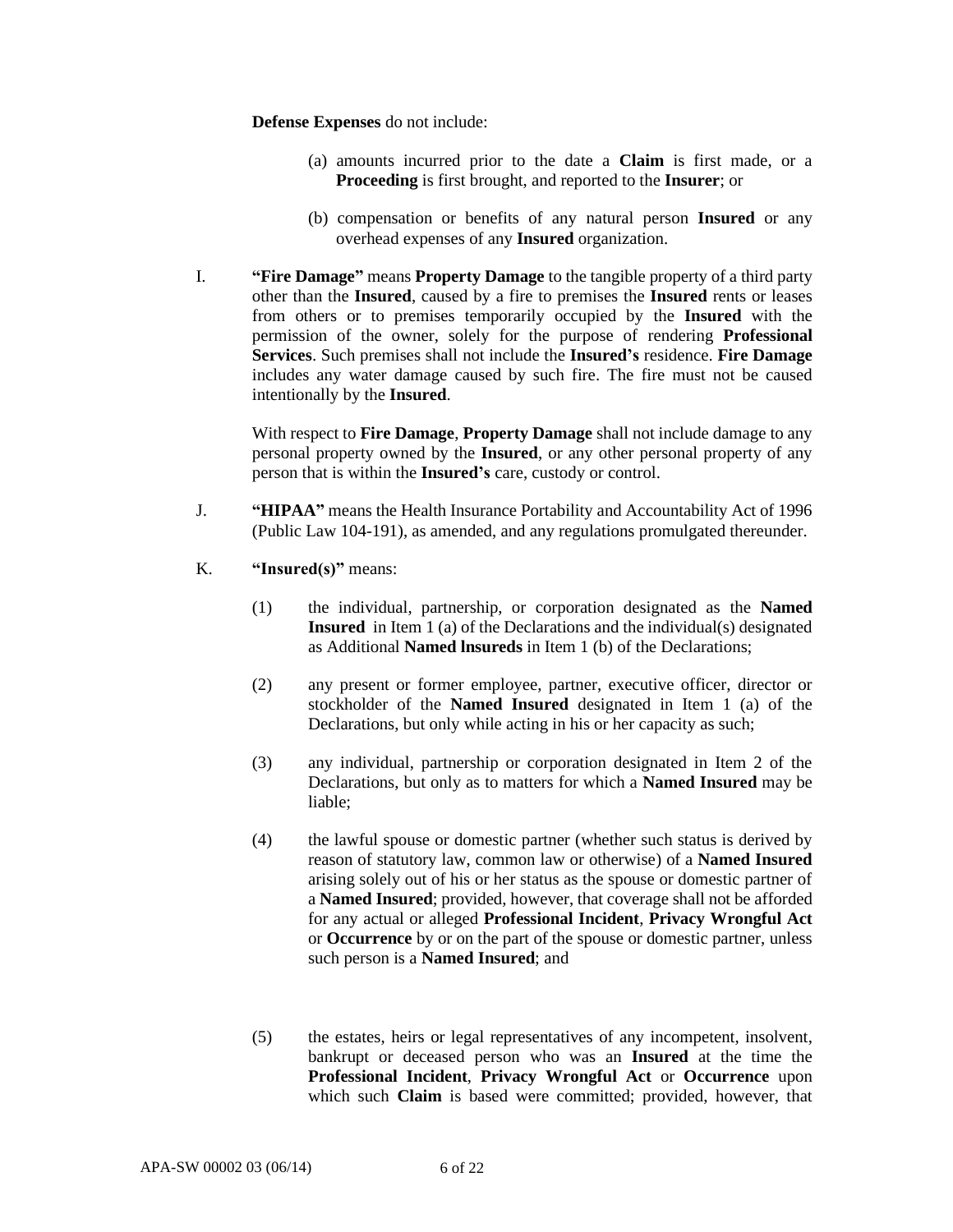coverage shall not be afforded for any actual or alleged **Professional Incident**, **Privacy Wrongful Act** or **Occurrence** by or on the part of any such estates, heirs or legal representatives.

- L. **"Insurer"** means the Insurer specified in the Declarations.
- M. **"Medical Payments"** means reasonable payments for:
	- (1) first aid administered at the time of an accident;
	- (2) necessary medical, surgical, x-ray and dental services, including prosthetic devices; and
	- (3) necessary ambulance, hospital, professional medical and nursing and funeral services,

provided that such treatment and services are rendered within one year of the **Occurrence** that caused the **Bodily Injury**.

- N. **"Named Insured"** means the natural person(s) or organization(s) named in Item 1 (a) or 1 (b) of the Declarations.
- O. **"Occurrence"** means:
	- (1) as respects **Bodily Injury** or **Property Damage**, an accident, including continuous or repeated exposure to substantially the same general harmful conditions. All such exposure to substantially the same general harmful conditions will be deemed to arise out of the same **Occurrence**; or
	- (2) as respects **Personal Injury or Advertising Injury**, an offense arising out of the **Insured's** business that causes **Personal Injury or Advertising Injury**. All **Damages** that arise from the same, related or repeated injurious material or act will be deemed to arise out of the same **Occurrence**, regardless of the frequency or repetition thereof, the number and kind of media used and the number of claimants.

**"Occurrence"** does not include the rendering of **Professional Services** or a **Privacy Wrongful Act**.

- P. **"Personal or Advertising Injury"** means injury, including consequential **Bodily Injury**, suffered by a person other than a patient or client of the **Insured**, arising out of one or more allegations of the following offenses:
	- (1) false arrest, detention or imprisonment;
	- (2) malicious prosecution;
	- (3) the wrongful eviction from, wrongful entry into, or invasion of the right of private occupancy of a room, dwelling or premises that a person occupies, committed by or on behalf of its owner, landlord or lessor;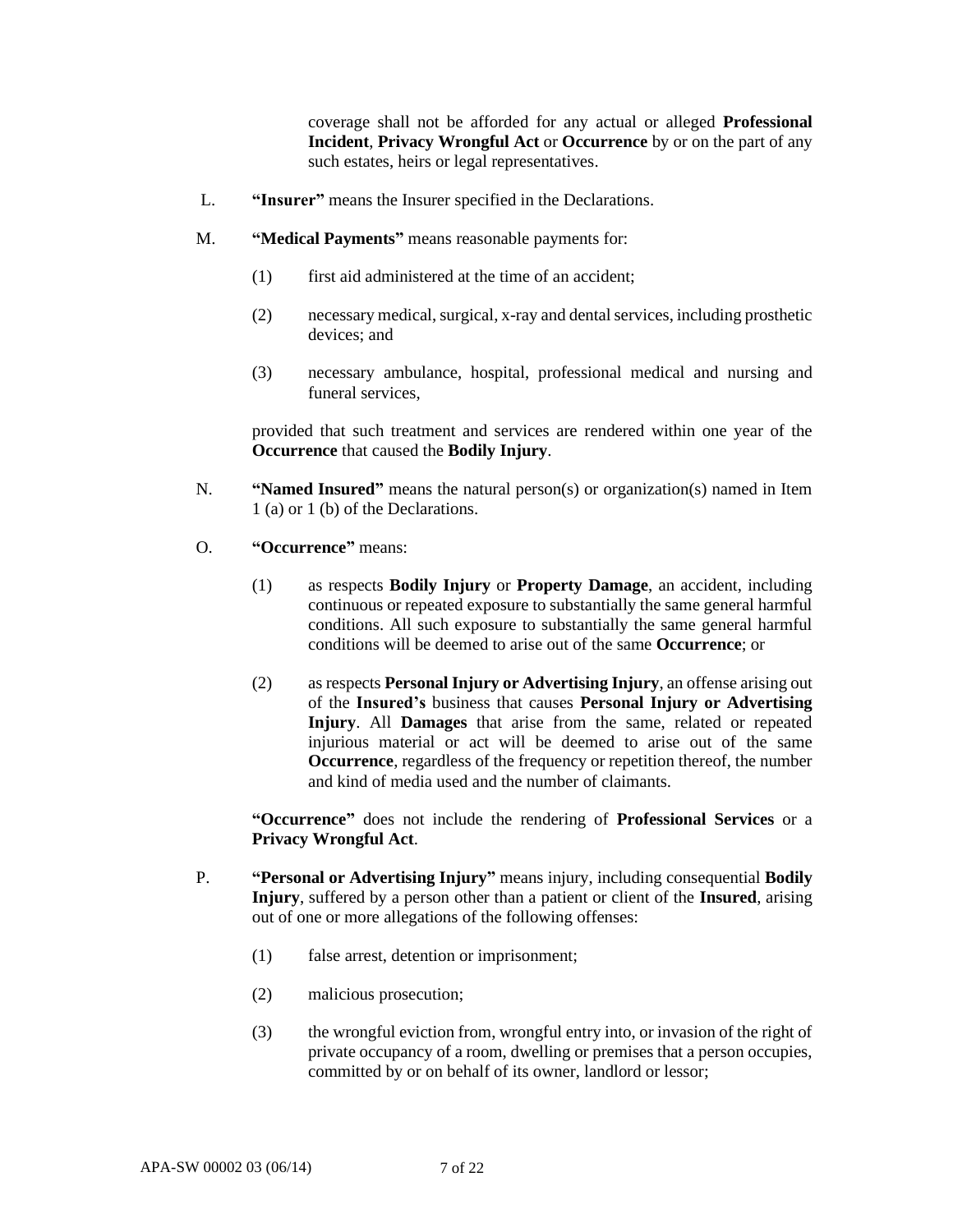- (4) oral or written publication, in any manner, of material that slanders or libels a person or organization or disparages a person's or organization's goods, products or services;
- (5) oral or written publication, in any manner, of material that violates a person's right of privacy;
- (6) the use of another's advertising idea in any **Advertisement**; or
- (7) infringing upon another's copyright, trade dress or slogan in any **Advertisement**.

# Q. **"Personally Identifiable Information**" means:

- (1) information from which an individual may be uniquely and reliably identified, including, but not limited to an individual's name, address, telephone number, email address, in combination with their social security number, account relationships, account numbers, passwords, PIN numbers, credit card numbers or biometric information; or
- (2) personal information as defined in any U.S. federal or state privacy protection law governing the control and use of an individual's personal and confidential information, including any regulations promulgated thereunder, or any similar or related laws or regulations of any foreign jurisdiction, including but not limited to:
	- (a) "nonpublic personal information" as defined by Title V of the Gramm-Leach-Bliley Act of 1999, as amended, and any regulations promulgated thereto;
	- (b) "protected health information" as defined by **HIPAA**.
- R. **"Policy Period"** means the period commencing on the inception date shown in Item 3 of the Declarations. This period ends on the earlier of either the expiration date shown in Item 3 of the Declarations or the effective date of cancellation of this Policy.
- S. **"Pollutant"** means any solid, liquid, gaseous or thermal irritant or contaminant, including smoke, vapor, soot, fumes, acids, alkalis, chemicals and waste.
- T. **"Privacy Wrongful Act"** means any actual or alleged act, error, or omission committed by any **Insured**, solely in connection with the rendering of **Professional Services**, which results in:
	- (1) the misappropriation or disclosure of **Personally Identifiable Information**;
	- (2) a breach or violation of U.S. federal or state law or regulations associated with the control and use of **Personally Identifiable Information**;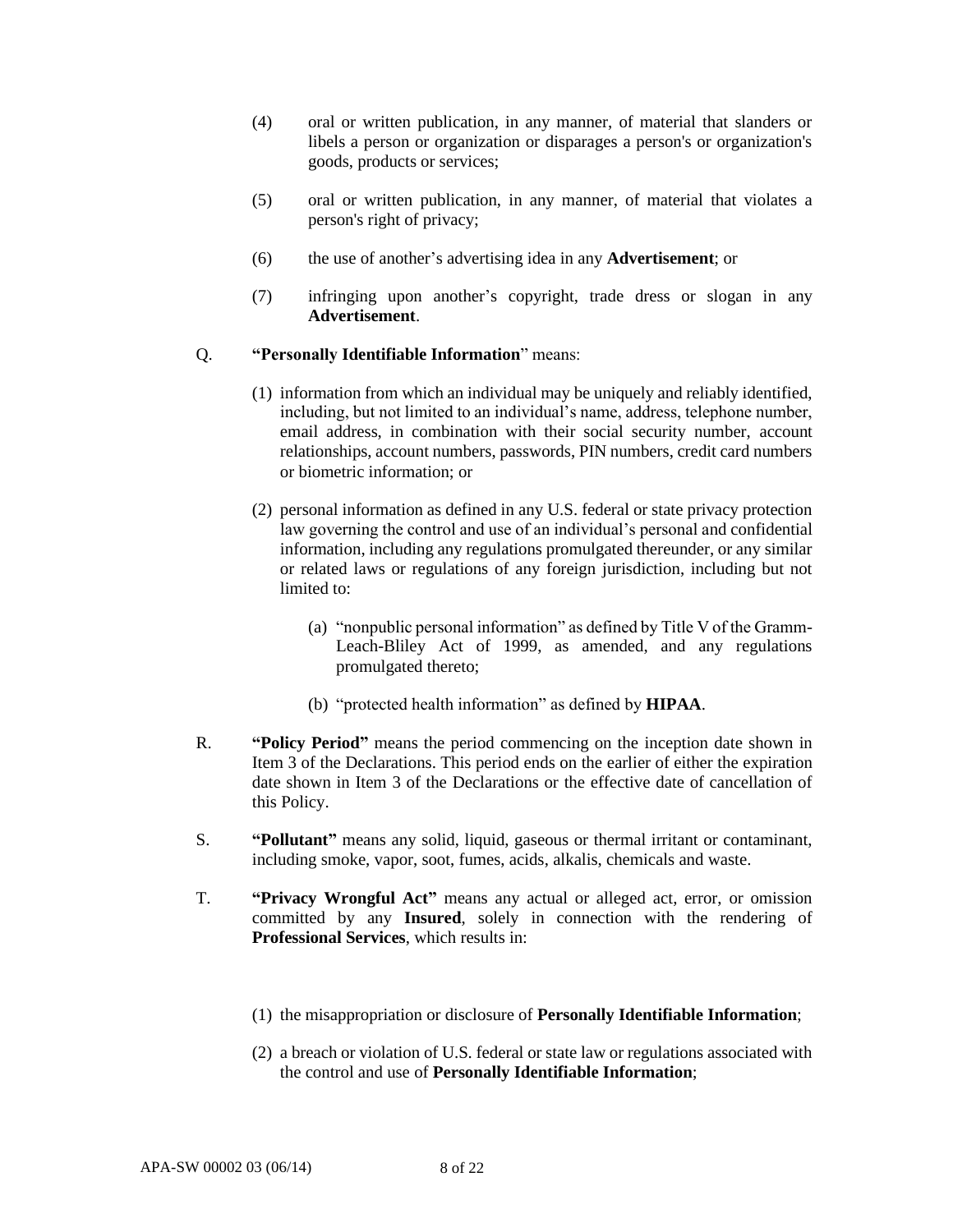**Privacy Wrongful Act** shall not include any breach or violation of any U.S. federal or state law if such breach or violation is not the result of the actual or potential unauthorized disclosure of, or access to **Personally Identifiable Information**.

All such acts, errors or omissions, as referenced in this definition, that are actually or allegedly caused, committed, or attempted by or claimed against one or more **Insureds** arising out of the same or relating to the same or series of related facts, circumstances, situations, transactions or events shall be deemed to be the same **Privacy Wrongful Act**. **Privacy Wrongful Act** does not include an **Occurrence** or **Professional Incident**.

- U. **"Proceeding"** means any:
	- (1) hearing or disciplinary action before any regulatory body, licensing board, agency or other organization responsible for monitoring, licensing or regulating the **Insured's** conduct as respects the rendering of **Professional Services**, but only if such hearing or action is attributable to a **Professional Incident**;
	- (2) civil proceeding in which the **Insured** is not a defendant but has been ordered to offer deposition testimony regarding **Professional Services**; or
	- (3) civil proceeding in which the **Insured** is not a defendant but has received a subpoena for document or record production.
- V. **"Professional Incident"** means any actual or alleged negligent act, error, or omission, solely in the performance of, or actual or alleged failure to perform, **Professional Services** as a social worker.

All such acts, errors or omissions, as referenced in this definition, that are actually or allegedly caused, committed, or attempted by or claimed against one or more **Insureds** arising out of the same or relating to the same or series of related facts, circumstances, situations, transactions or events shall be deemed to be the same **Professional Incident**. A **Professional Incident** does not include an **Occurrence**  or a **Privacy Wrongful Act**.

- W. **"Professional Services"** means all social work and mental health related services rendered by the **Insured** or by any person or organization for whom the **Named Insured** is legally responsible, including but not limited to the following:
	- (1) services as a member of a formal accreditation, credentialing or standards review or similar professional board or committee;
	- (2) the publication of articles or books, and broadcasting or telecasting activities directly relating to **Professional Services**; or
	- (3) formal clinical teaching activities/clinical trials.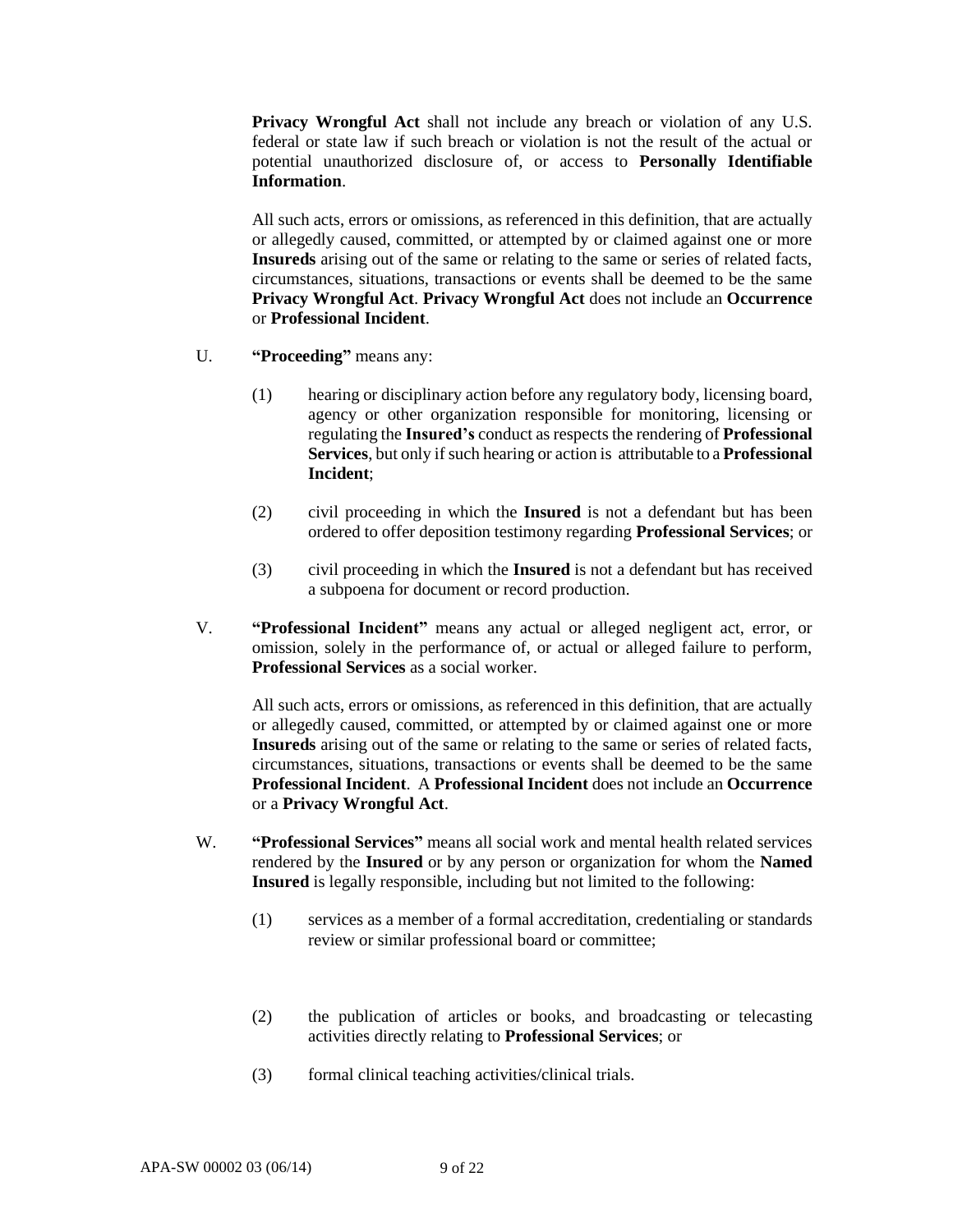- X. **"Property Damage"** means physical injury to or destruction of tangible property, including loss of use of it, or loss of use of tangible property which has not been physically injured or destroyed.
- Y. **"Regulator"** means any federal, state or local governmental authority, including but not limited to any regulatory body, licensing board, agency or other organization responsible for monitoring, overseeing or licensing the rendering of **Professional Services**.
- Z. **"Retroactive Date"** means the date set forth in Item 6 of the Declarations.
- AA. **"Sexual Misconduct"** means any type of actual, alleged, attempted, or proposed physical touching or caressing, or suggestion thereof by the **Insured** or any person for whom the **Insured** may be legally responsible, with or to any of the **Insured's** past or present patients or clients, or with or to any relative or any person who regularly resides with any such patient or client, or with or to any person with whom such patient or client or relative has an affectionate personal relationship, which could be considered sexual in nature and/or inappropriate to any **Professional Services** being rendered.

# **IV. EXCLUSIONS**

- A. This Policy shall not cover any **Defense Expenses** or **Damages** in connection with any **Claim** or **Proceeding**:
	- (1) alleging, arising out of, based upon or attributable to an **Insured's** dishonest, fraudulent, criminal, or malicious act, error, or omission, or that of any person for whose acts the **Insured** is legally responsible;

in determining the applicability of Exclusion A., the facts pertaining to, the knowledge possessed by, or any **Professional Incident, Occurrence** or **Privacy Wrongful Act** committed by, any **Insured** shall not be imputed to any other **Insured**;

- (2) alleging, arising out of, based upon or attributable to any actual or alleged discrimination, harassment, retaliation, wrongful discharge, termination, or any other employment-related or employment practices claim including but not limited to any wage-hour claim, or any claim of discrimination or harassment by any party who is not an employee of the **Insured**;
- (3) for any act, error or omission of a managerial or administrative nature; provided, however, that this Exclusion shall not apply to any **Claim** or **Proceeding** arising from the rendering of **Professional Services** as set forth in Definition W.;
- (4) alleging, arising out of, based upon or attributable to the **Insured's** ownership or operation of a hospital or other similar facility, or any other facility which provides bed and board or in-patient care, or a laboratory;
- (5) brought by, or on behalf of, any **Insured**, or for injury or damage sustained by any spouse or person who regularly resides in the home of any **Insured**;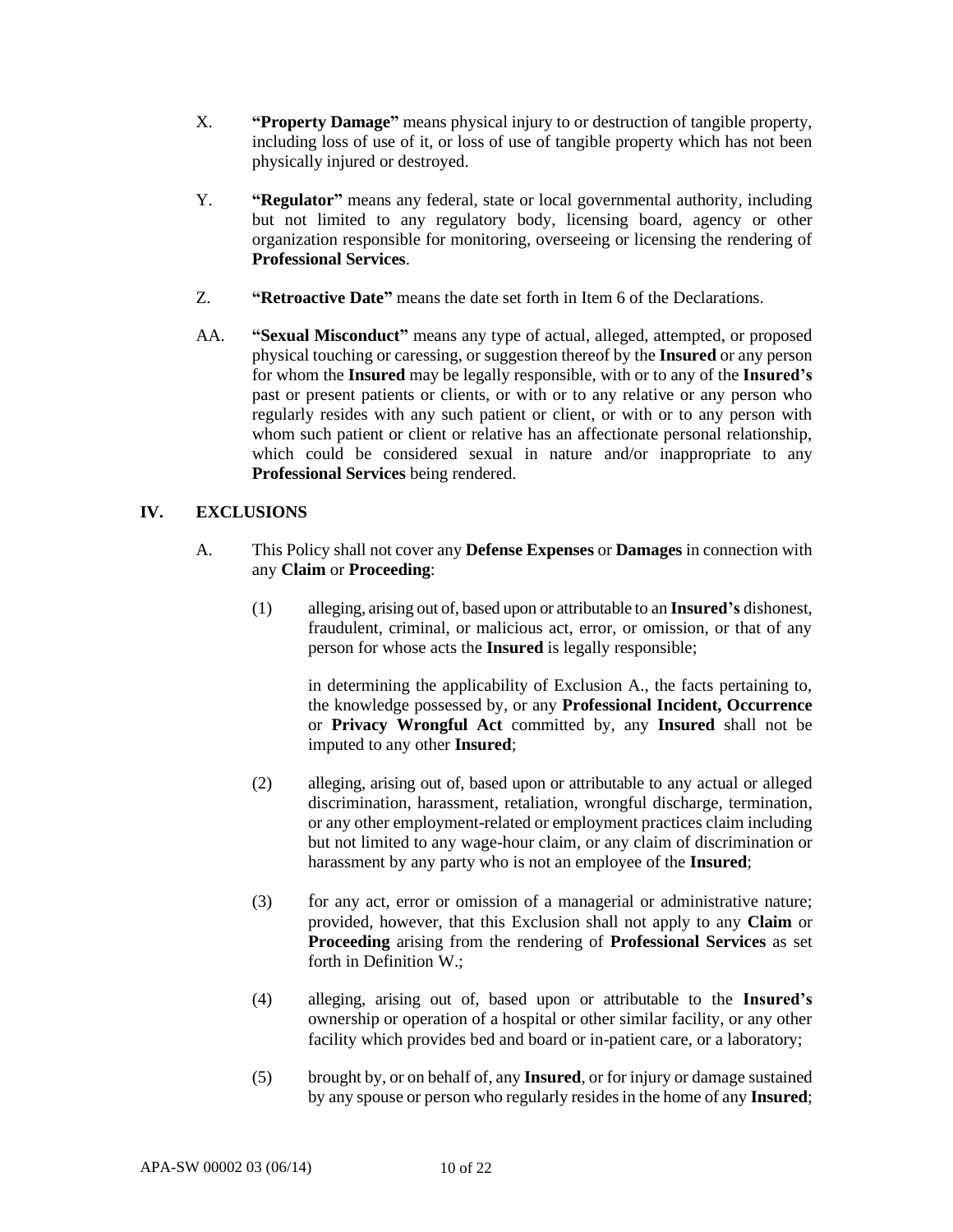- (6) for **Bodily Injury** or **Property Damage** arising out of the ownership, maintenance, use, operation or entrustment to others of any automobile, watercraft, aircraft or motor vehicle, or the loading or unloading thereof;
- (7) for **Bodily Injury** or damage to the **Insured's** employee or any independent contractor or employee of any independent contractor working for such **Insured**, arising out of the course of his or her work for such **Insured**, or to the spouse or relative of such employee or independent contractor as a consequence of injury or damage to the employee or independent contractor;
- (8) alleging, arising out of, based upon or attributable to any obligation pursuant to any workers' compensation, disability benefits, unemployment compensation, unemployment insurance, retirement benefits, social security benefits or similar law;
- (9) arising out of any intentional act of plagiarism, infringement or violation of any copyright, patent, trademark or service mark or the misappropriation of intellectual property, ideas or trade secrets;
- (10) alleging, arising out of, based upon or attributable to **Property Damage** to property the **Insured** owns, rents, occupies, borrows or uses, or is in the **Insured's** care, or to premises the **Insured** has sold, given away, or abandoned; provided, however, that this Exclusion shall not apply to a **Claim** under Insuring Agreement B. (3) or Additional Coverage G;
- (11) alleging, arising out of, based upon or attributable to any business relationship between the **Insured** and any past or present patient or client;
- (12) alleging, arising out of, based upon or attributable to any **Professional Incident** committed with the knowledge that it was a **Professional Incident**, or which, before the effective date of this Policy, the **Insured** was aware of and could reasonably have foreseen might result in a **Claim** or a **Proceeding**;
- (13) alleging, arising out of, based upon or attributable to any **Professional Service** that is not allowable since the **Insured's** professional license or registration to practice is suspended, revoked, terminated, surrendered or is not in effect;
- (14) alleging, arising out of, based upon or attributable to any **Professional Incident** committed while the **Insured** was under the influence of a drug or intoxicant;
- (15) caused directly or indirectly by war or any act of war, invasion, act of foreign enemy, hostilities (whether or not war is declared), strike, riot or civil commotion, civil war, rebellion, revolution, insurrection, military or usurped power or terrorism;
- (16) alleging, arising out of, based upon or attributable to, or in any way related to fungi, including mold or mildew, any mycotoxins, toxins, allergens,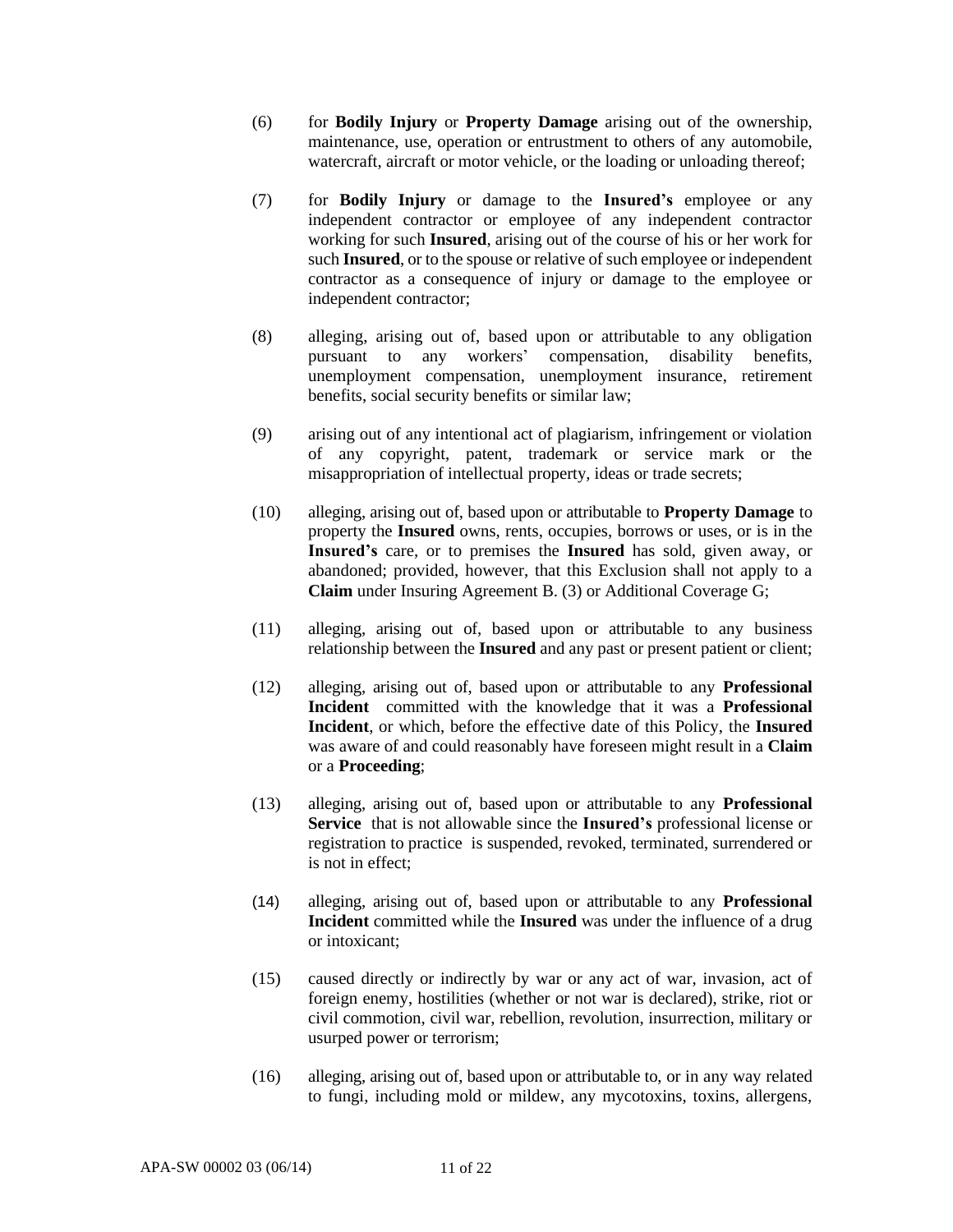spores, scents, vapors, gases or by-products released by fungi, regardless of whether such fungi is:

- (a) airborne;
- (b) contained in a product; or
- (c) contained in or a part of any building, structure, building material or any component of any part of any of the foregoing;
- (17) alleging, arising out of, based upon or attributable to the actual, alleged or threatened discharge, dispersal, release or escape of **Pollutants**; or any liability or obligation to test, monitor, clean up, remove, contain, treat, detoxify or neutralize **Pollutants**, whether or not any of the foregoing are to be performed by or on behalf of the **Insured**;
- (18) alleging, arising out of, based upon or attributable to the design, manufacture, use, distribution, promotion, or sale of any medication, device or equipment, or protocols;
- (19) alleging, arising out of, based upon or attributable to medical treatment, including the providing of drugs unless such treatment is provided under the written direction of a physician; provided, however, this Exclusion shall not apply to the use of biofeedback equipment customarily used in the **Insured's** practice as a social worker;
- (20) alleging, arising out of, based upon or attributable to **Professional Services** as a mediator, including but not limited to the provision of Divorce Mediation Services, whether or not for a fee; provided, however, this Exclusion shall not apply to the provision of Divorce Mediation Services, if:
	- (a) prior to providing such services, a written statement to all parties is provided explaining that the **Insured** is a neutral and unbiased intermediary whom shall not act as an advocate for any one party;
	- (b) the **Insured** in fact, act exclusively as a neutral and unbiased intermediary between the parties; and
	- (c) the **Insured**, in connection with such Divorce Mediation Services**,**  advises all parties, in writing at the time any settlement or other such agreement is presented to the parties, to have such agreement reviewed independently by counsel of their choice prior to their execution of the agreement;
- (21) alleging, arising out of, based upon or attributable to:
	- (a) any actual or alleged Medicare/Medicaid fraud or abuse or any other actual or alleged fraud against the government; or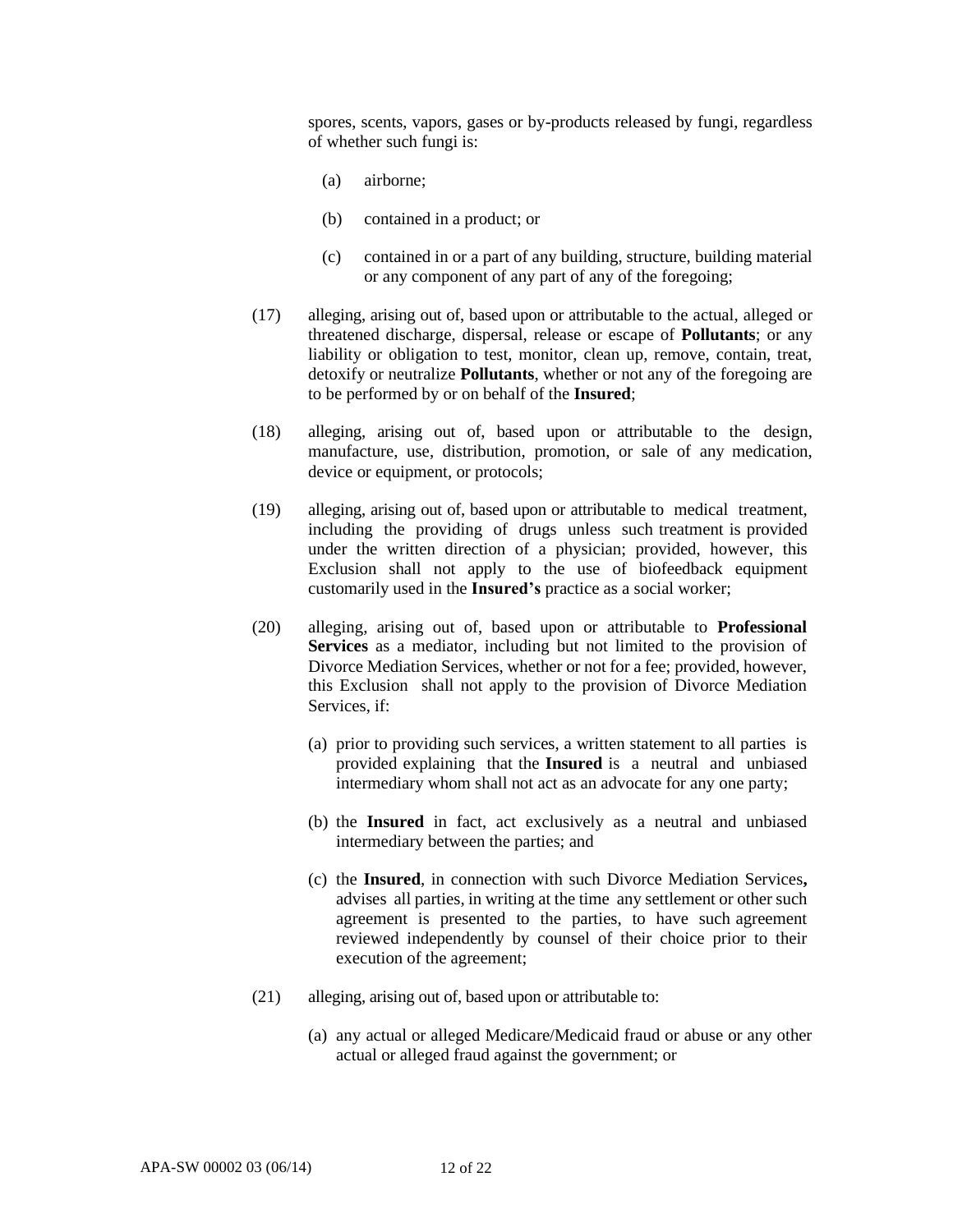- (b) any improper or excessive billing for the cost of the **Insured's** goods or services;
- (22) alleging, arising out of, based upon or attributable to the practice of psychology, or any representation made by any **Insured** that he or she is a psychologist by training, background or licensing or otherwise, including any representation that he or she is participating in an internship designed to lead to practicing as a psychologist.
- B. This Policy shall not cover any **Defense Expenses** or **Damages** in connection with any **Claim** or **Proceeding** or any notification costs from a **Privacy Wrongful Act** based upon, arising out of, directly or indirectly resulting from, in consequence of, or in any way involving any of the following:
	- (1) unsolicited electronic dissemination of faxes, e-mails, text messages or similar communications to actual or prospective patient or **Business Invitee** of the **Insured** or to any other third party, including but not limited to any violation of the Telephone Consumer Protection Act, any federal or state anti-spam statute, or any other federal or state statute, law or regulation relating to a person's or entity's right of seclusion;
	- (2) failure, interruption or reduction in supply of utility service or infrastructure, including, without limitation, electrical, gas, water, telephone, Internet, cable, satellite, or telecommunications;
	- (3) any wireless network that is not protected by either Wi-Fi Protected Access ("WPA") or any other security protocol that provides equal or greater protection than WPA;
	- (4) the use of a laptop computer, portable computer or other portable electronic device which does not employ whole disc encryption;
	- (5) back-up tapes, optical media, or any other form of portable back-up media which are not encrypted; or
	- (6) expiration or withdrawal of technical support by a software vendor.

# **V. LIMITS OF LIABILITY**

#### A. **Maximum Limits of Liability - Insuring Agreements**

- (1) The Limits of Liability for the Insuring Agreements as set forth in this Section V. A. are part of, and not in addition to, the Aggregate Limit of Liability shown in Item 4 (c) of the Declarations.
- (2) As respects Insuring Agreement A., the amount set forth in Item 4 (a) of the Declarations ("Per-Claim - Insuring Agreement A.") is the most the **Insurer** will be liable to pay for **Damages** for any **Claim** under this Insuring Agreement. **Defense Expenses** are not part of, and are in addition to, the amount shown in Item 4 (a) of the Declarations.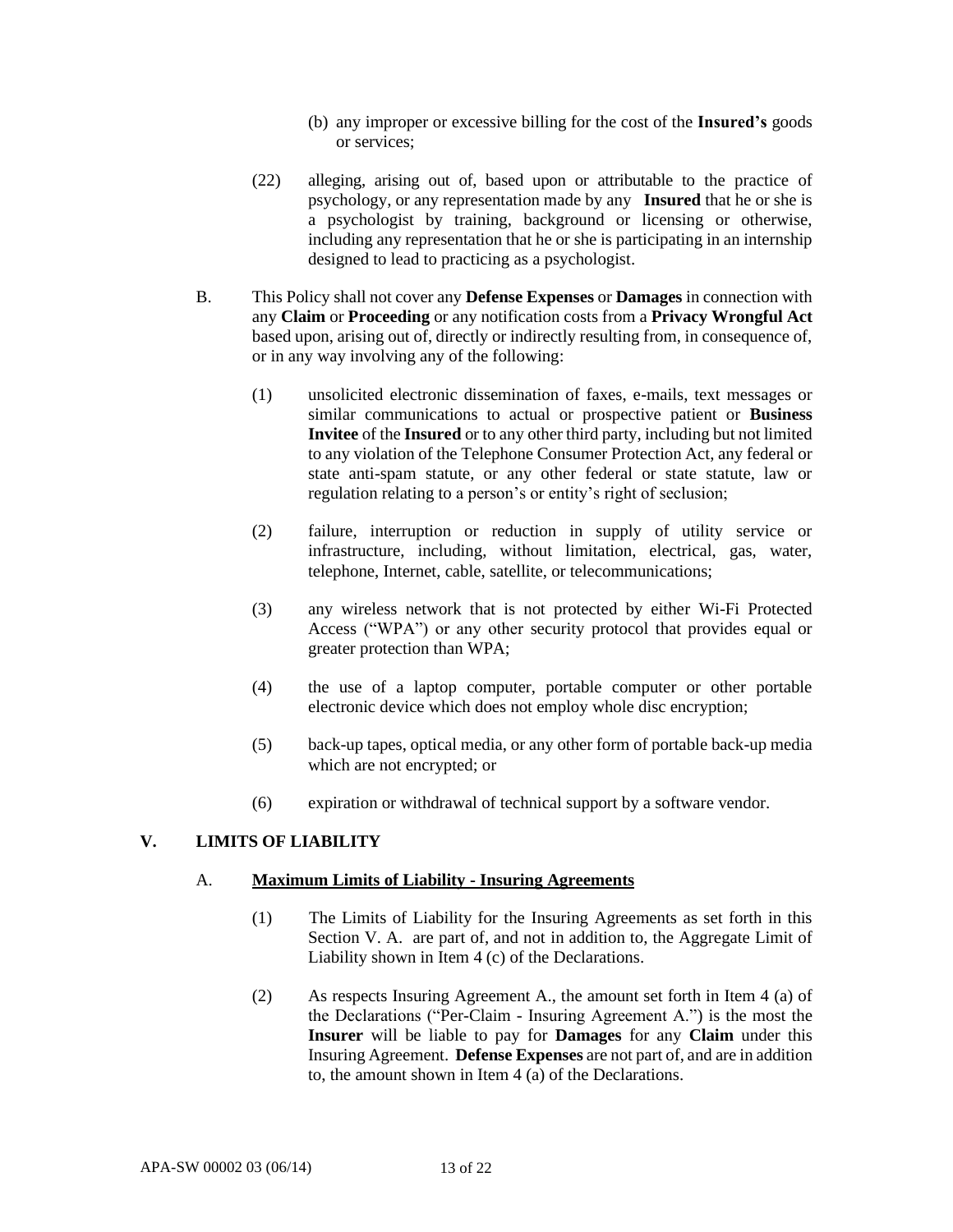- (3) As respects Insuring Agreements B. (1) and B. (2), the amount set forth in Item 4 (b) of the Declarations ("Per -Claim - Insuring AgreementsB. (1) and B. (2)") is the most the **Insurer** will be liable to pay for **Damages** for any **Claim** under these Insuring Agreements. **Defense Expenses** are not part of, and are in addition to, the amount shown in Item 4 (b) of the Declarations.
- (4) As respects Insuring Agreement B. (3), \$150,000 is the most the **Insurer** will be liable to pay for **Damages** for all **Claims** for **Fire Damage** under this Insuring Agreement, regardless of the number of such **Claims**.
- (5) As respects Insuring Agreement C., \$25,000 is the most the **Insurer** will be liable to pay for: (a) **Damages** and **Defense Expenses** for all **Claims**  under this Insuring Agreement, regardless of the number of such **Claims**; and (b) all notification costs arising from a **Privacy Wrongful Act** under paragraph (2) of this Insuring Agreement, regardless of the number of such **Privacy Wrongful Acts**. Such **Defense Expenses** are part of, and not in addition to, the Aggregate Limit of Liability set forth in Item 4 (c) of the Declarations.
- (6) If the **Insurer** has named an additional **Named Insured** in Item 1(b) of the Declarations, the applicable Limits of Liability will apply separately to each such additional **Named Insured**, but only with respect to the coverage provided under Insuring Agreement A.

# B. **Aggregate Limit of Liability**

The amount set forth in Item 4 (c) of the Declarations ("Aggregate") is the maximum total amount the **Insurer** will be liable to pay for:

- (a) **Damages** for all **Claims** under Insuring Agreements A. and B.; and
- (b) **Damages** and **Defense Expenses** for all **Claims** and notification costs under Insuring Agreement C.,

regardless of the number of **Claims** under all Insuring Agreements, including **Claims** involving, or at any time involving, any allegation of **Sexual Misconduct**.

# C. **Maximum Limit of Liability - Sexual Misconduct**

\$25,000 is the most the **Insurer** will be liable to pay for all **Claims** against the **Insured** involving any **Sexual Misconduct** by the **Insured** or by any person for whom the **Insured** may be legally responsible. If any **Sexual Misconduct** is alleged at any stage during a **Claim**, all allegations in that **Claim** which arise out of the same or related professional treatment or relationship will be subject to that \$25,000 maximum. If the **Insurer** has paid this \$25,000 maximum, it will no longer have any duty to defend any **Claim** involving any **Sexual Misconduct**. This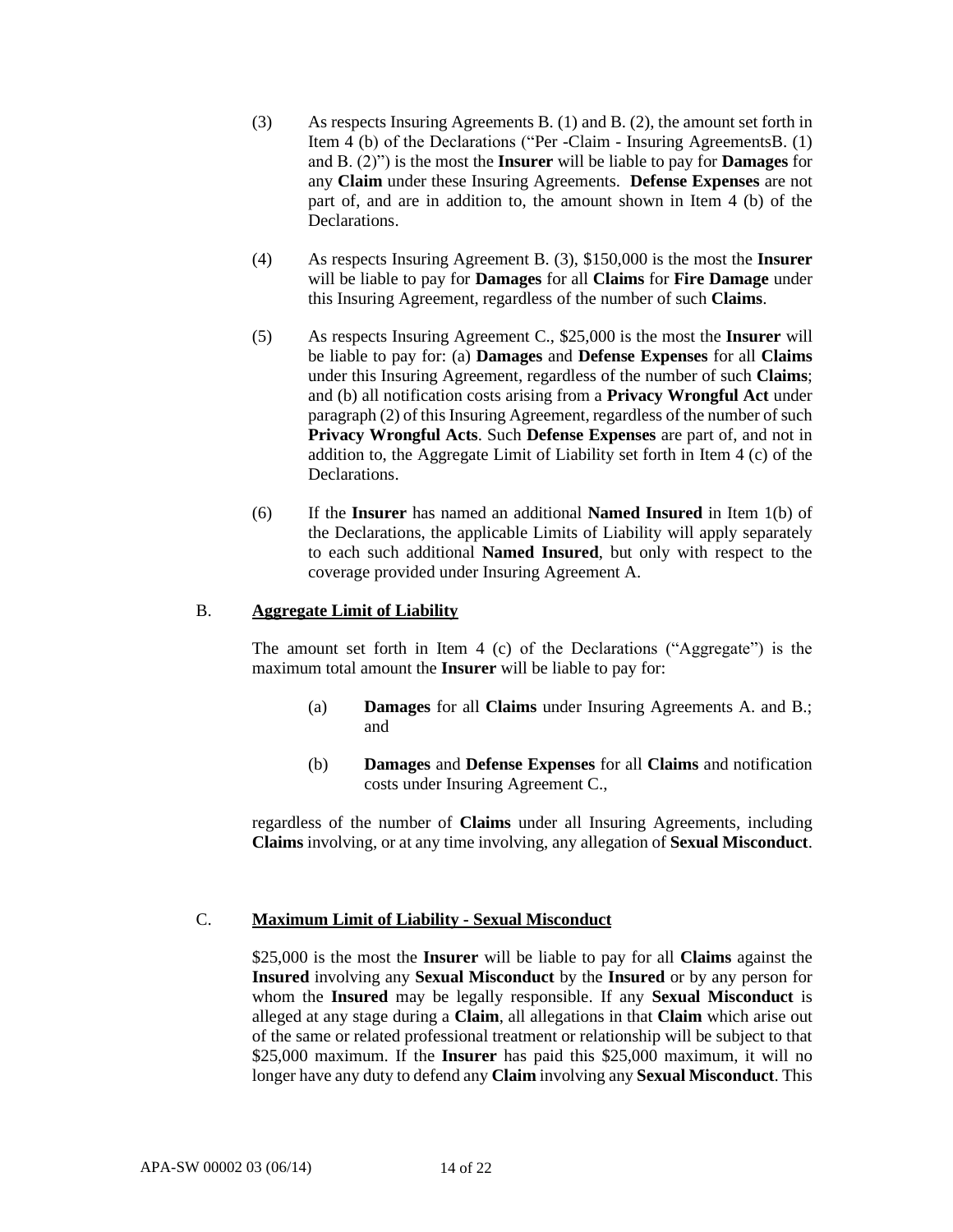\$25,000 maximum is part of, and not in addition to, the Limits of Liability shown in Items 4 (a) and 4 (c) of the Declarations.

# D. **Maximum Limit of Liability - Punitive Damages**

\$25,000 is the most the **Insurer** will be liable to pay for punitive or exemplary damages, or the multiple portion of any multiplied damages award arising from a **Claim**, regardless of the number of such **Claims**. The **Insurer** will be liable for such damages only to the extent such damages are insurable under the applicable law. This \$25,000 maximum is part of, and not in addition to, the Limits of Liability shown in Items 4 (a) and 4 (c) of the Declarations.

### E. **Maximum Limits of Liability - Additional Coverages**

- (1) The Limits of Liability applicable to Section II., Additional Coverages, are in addition to, and not part of, the Limits of Liability applicable to Section I., Insuring Agreements.
- (2) As respects Additional Coverage D., the amount set forth in Item 4 (d) of the Declarations ("Per Proceeding") is the most the **Insurer** will be liable to pay for **Defense Expenses** incurred with respect to each **Proceeding**.
- (3) As respects Additional Coverage E., \$100,000 is the most the **Insurer** will be liable to pay for **Medical Payments** caused by an **Occurrence**, regardless of the number of such **Occurrences**.
- (4) \$15,000 is the most the **Insurer** will reimburse the **Insured** for the costs and expenses for medical supplies under Additional Coverage F., including one (1) hour of the **Insured's** lost earnings at \$100.00 per hour or the **Insured's** average hourly rate charged for **Professional Services**, whichever is less.
- (5) \$25,000 is the most the **Insurer** will reimburse the **Insured** for medical expenses as a result of **Bodily Injury** or **Property Damage** caused by an **Assault or Battery** under Additional Coverage G.
- (6) If the **Insurer** has named an additional **Named Insured** in Item 1 (b) of the Declarations, the Limits of Liability shown in the Declarations will apply separately to each such additional **Named Insured**, but only with respect to the coverage provided under Additional Coverage D.

# F. **Effect of Paying Limits of Liability**

(1) If the **Insurer** fully pays the **Sexual Misconduct** Limit of Liability set forth in paragraph C. of this Section V., it will have no duty to pay any additional amount(s) in connection with any **Claim** involving, or that at any time involved, any allegation of **Sexual Misconduct**.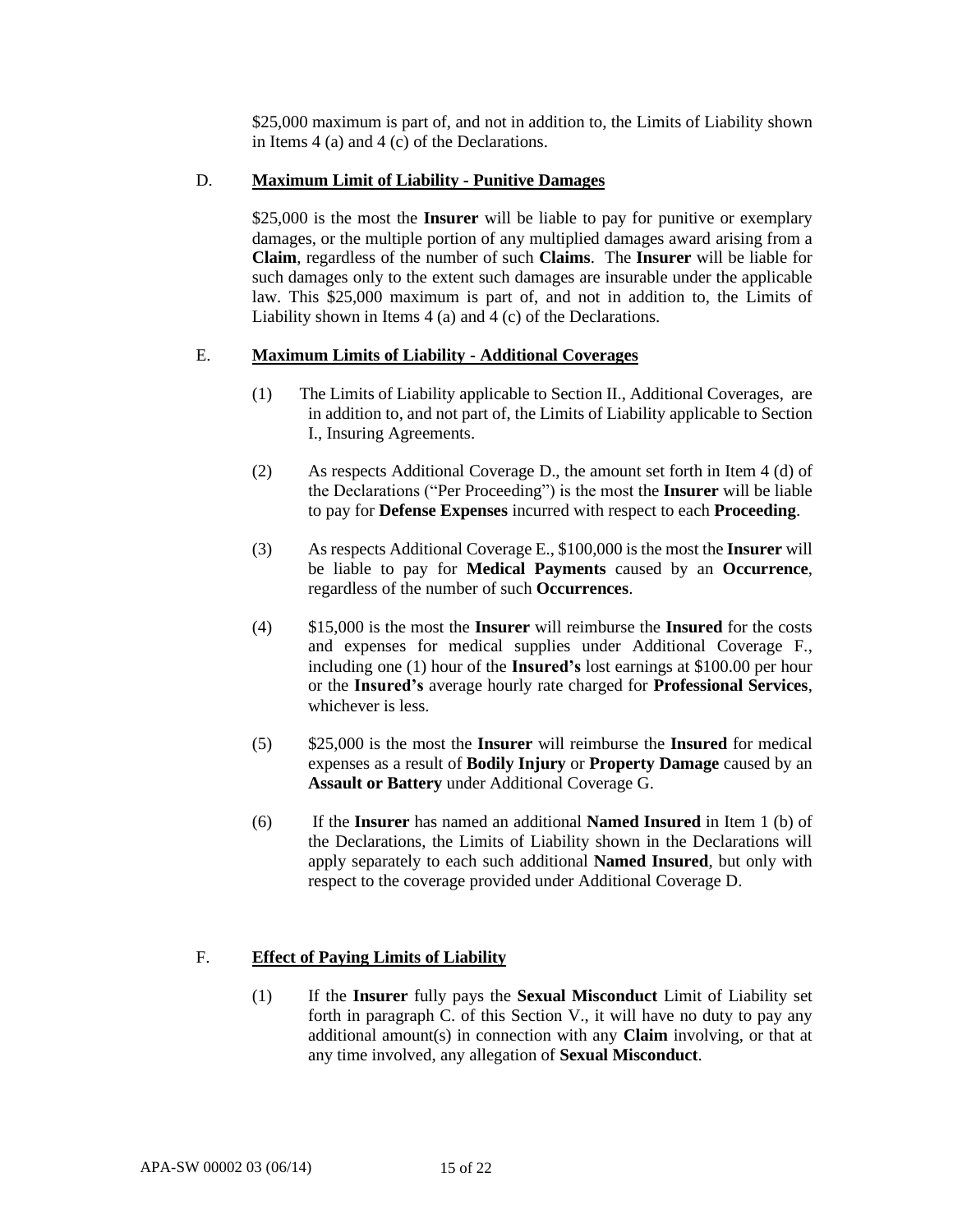- (2) If the **Insurer** fully pays the **Fire Damage** Limit of Liability set forth in paragraph A. (4) of this Section V., it will have no duty to pay any additional amount(s) in connection with any **Claim** involving **Fire Damage**.
- (3) If the **Insurer** fully pays the **Privacy Wrongful Act** Limit of Liability set forth in paragraph A. (5) of this Section V., it will have no duty to pay any additional amount(s) in connection with any **Claim** involving, or any notification costs arising from, a **Privacy Wrongful Act**.
- (4) If the **Insurer** fully pays the Limit of Liability applicable to a particular **Claim** under Insuring Agreements A., B. or C., it will have no duty to pay any additional amount(s) under Additional Coverages A., B. or C. in the event such Additional Coverage(s) would otherwise apply to such **Claim**.
- (5) If the **Insurer** fully pays the Aggregate Limit of Liability set forth in Item 4 (c) of the Declarations, it will have no duty to: (i) pay any additional amount(s) in connection with any **Claim**, whether or not the Limit of Liability applicable to such **Claim** has been exhausted; (ii) defend any **Claim**; (iii) pay any additional amount(s) under Insuring Agreement C. (2); or (iv) pay any additional amount(s) under Section II., Additional Coverage.

# **VI. NOTICE PROVISIONS**

- A. The **Insured** must give the **Insurer** or its authorized agent written notice of any:
	- (1) **Claim** as soon as practicable after it is first made; or
	- (2) **Proceeding** as soon as practicable after it is first brought,

but in no event more than sixty (60) days after the end of the **Policy Period**.

 However, in the event the **Insured** has obtained an Extended Reporting Period endorsement pursuant to Section VIII., notice of a **Claim** may be provided during the Extended Reporting Period.

- B. The **Insured** must also, as soon as possible, record and notify the **Insurer** of the specifics of the **Claim** or **Proceeding** and the date the **Insured** first received notice of it.
- C. The **Insured** must provide the **Insurer** or its authorized agent with a copy of all demands or legal papers the **Insured** receives as respects a **Claim** or **Proceeding**.
- D. If, during the **Policy Period**, the **Insured** first becomes aware of a **Professional Incident**, **Occurrence** or **Privacy Wrongful Act** which the **Insured** believes may give rise to a **Claim**, in order for any resulting **Claim** to be covered, the **Insured** must give the **Insurer** or its authorized agent written notice during the **Policy Period** of such **Professional Incident**, **Occurrence** or **Privacy Wrongful Act**. Such notice must state when and where the **Professional Incident**, **Occurrence** or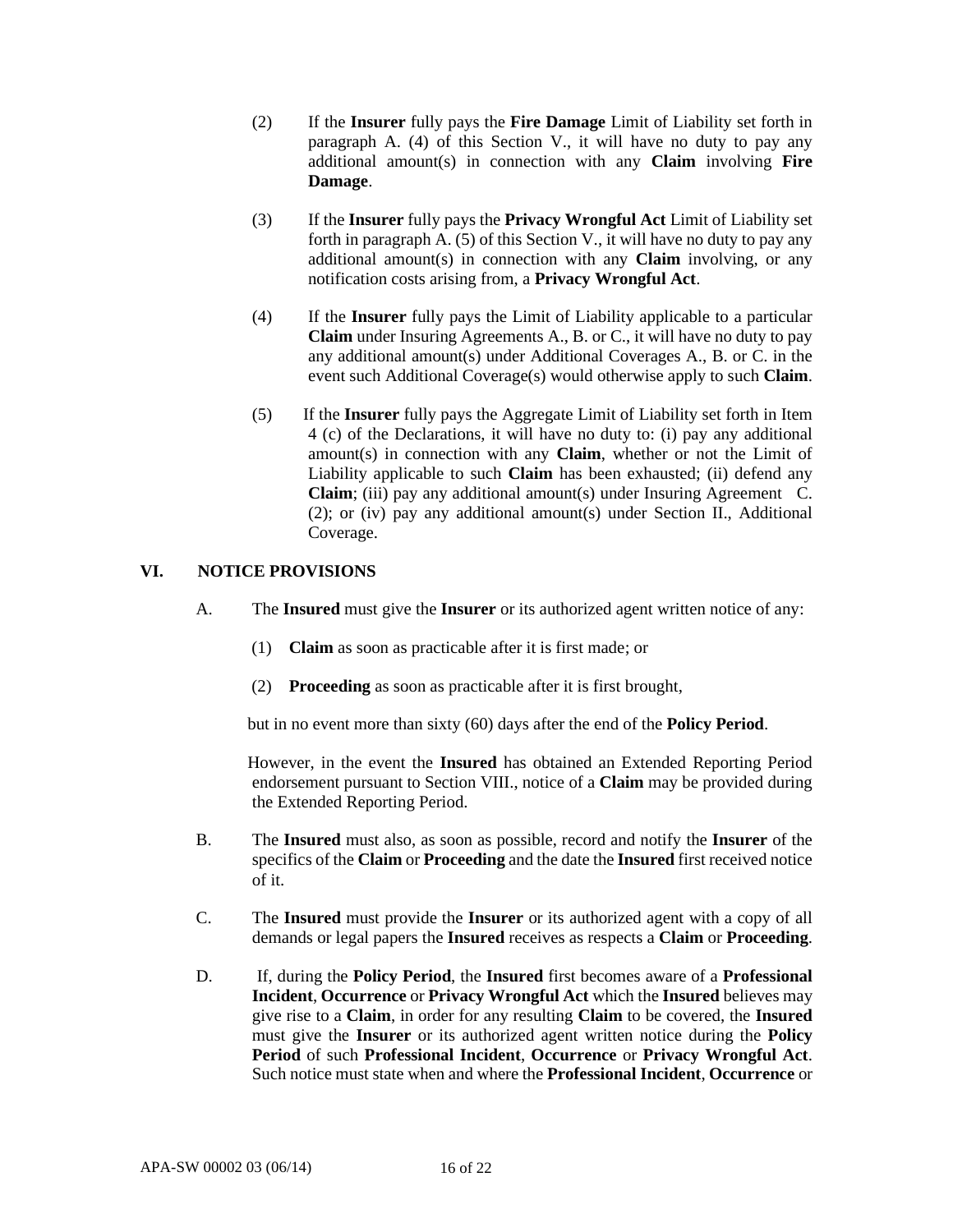**Privacy Wrongful Act** took place, the names and addresses of any witnesses and/or injured people, and the nature and location of any injury or damage.

- E. Solely as respects "notification costs" coverage under Insuring Agreement C. (2), the **Insured** must give the **Insurer** or its authorized agent written notice of the **Privacy Wrongful Act** as soon as practicable and obtain the **Insurer's** prior written approval before incurring notification costs as respects such **Privacy Wrongful Act**.
- F. Solely as respects **Medical Payments** coverage under Additional Coverage E., the **Insured** must give the **Insurer** or its authorized agent written notice of the **Occurrence** as soon as practicable after it takes place, but in no event more than sixty (60) days after the end of the **Policy Period**. In addition, such **Medical Payments** must be reported to the **Insurer** within ninety (90) days from the date such medical treatment or service was rendered to the injured **Business Invitee**.

### **VII. DEFENSE OF CLAIM AND SETTLEMENT**

Except as respects a **Claim** under Insuring Agreement C., the **Insurer** has the right and duty to defend, at the **Insurer's** expense and using counsel selected by the **Insurer**, any **Claim** against the **Insured** covered under this Policy, even if the **Claim** is groundless or fraudulent. The **Insurer** also has the right to investigate any **Claim** and, with the **Insured's** written consent, to settle any **Claim** if the **Insurer** believes that settlement is proper. If the **Insured** withholds consent to a settlement recommended by the **Insurer** and acceptable to the claimant, the issue shall be submitted to binding arbitration pursuant to Section XVII.

Solely as respects a **Claim** under Insuring Agreement C., the **Insured** has the duty to defend, using counsel selected by the **Insured** and approved in advance by the **Insurer**, any **Claim** against the **Insured** covered under such Insuring Agreement.

The **Insureds** agree to give the **Insurer** full cooperation and provide such information as the **Insurer** may reasonably require relating to the defense and settlement of any **Claim** and the prosecution of any counterclaim, cross-claim or third-party claim, including without limitation the assertion of any indemnification or contribution rights.

The **Insurer** does not assume any duty to defend any **Proceeding**. However, the **Insurer** shall have the right, but not the duty, to fully and effectively associate with the **Insured** in the control, investigation, defense and settlement of any **Proceeding**.

The **Insured** shall not admit or assume any liability, incur any **Defense Expenses**, offer to settle any matter, enter into any settlement agreement or stipulate to any judgment without the **Insurer's** prior written consent, such consent not to be unreasonably withheld. Any amounts incurred by the **Insured** or any settlements or judgments agreed to by the **Insured** without such consent shall not be covered by this Policy.

#### **VIII. EXTENDED REPORTING PERIOD**

A. If the **Insured** or the **Insurer** cancels or non-renews this Policy, the **Insured** has the right to buy an Extended Reporting Period endorsement. However, the **Insured** will not have this right if the **Insurer** cancels for non-payment of premium.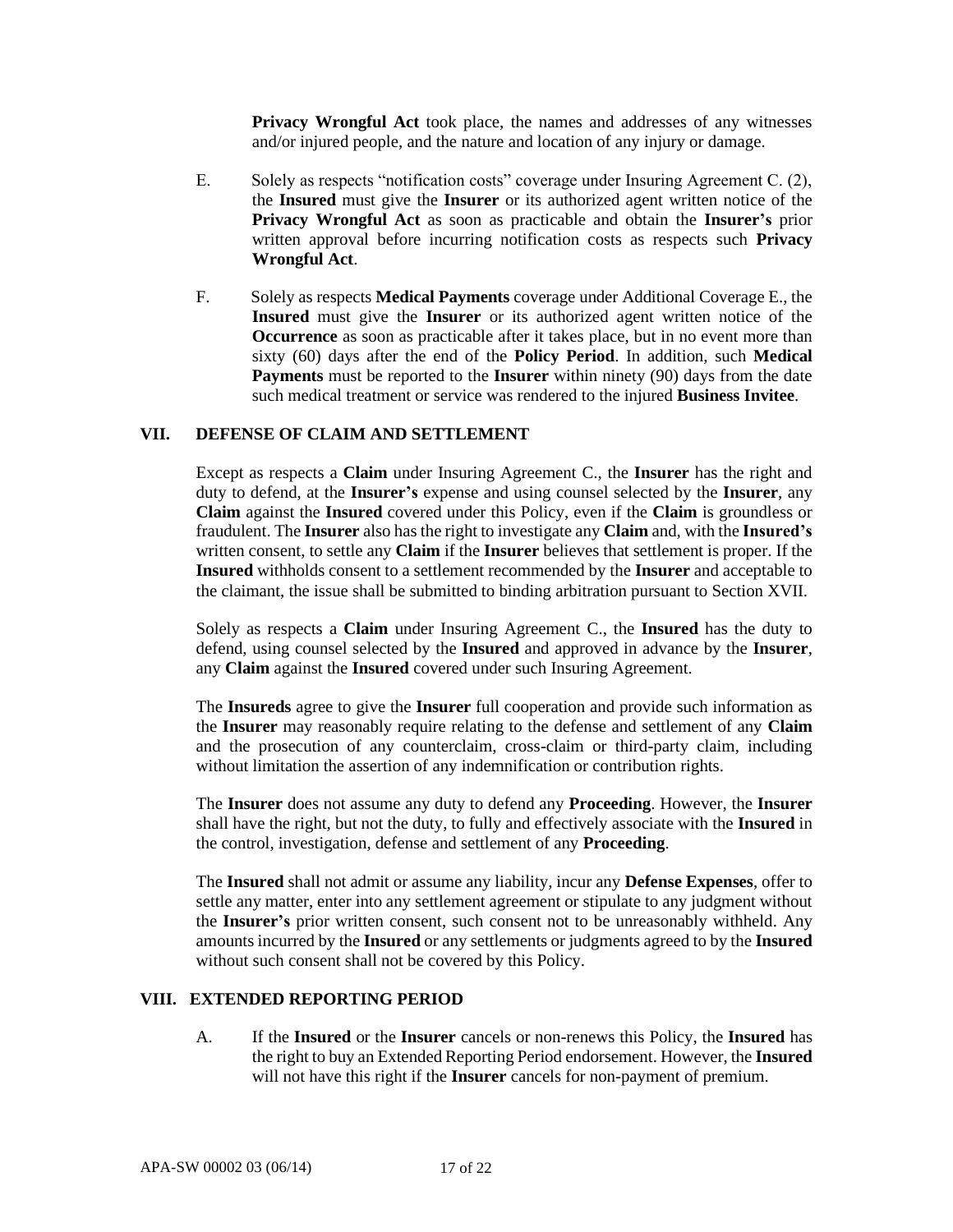- B. The Extended Reporting Period endorsement will apply only to otherwise covered **Claims** for **Professional Incidents**, **Privacy Wrongful Acts** or **Occurrences** first taking place on or after the **Retroactive Date**, but before the end of the **Policy Period**. This endorsement will apply to **Claims** that are first made against the **Insured** after the **Policy Period** and during the Extended Reporting Period, and that are reported in writing to the **Insurer** or its authorized agent as soon as practicable after they are made, but in no event later than ninety (90) days after the **Insured** first becomes aware of a **Claim** against the **Insured**. Any such **Claims** will be deemed to have been first made during the **Policy Period** and will be subject to the same applicable Limits of Liability set forth in Item 4 of the Declarations. This Extended Reporting Period endorsement shall not increase or amend the applicable Limits of Liability.
- C. To obtain the Extended Reporting Period endorsement the **Insured** must request it from the **Insurer** in writing within ninety (90) days after the **Policy Period** ends and pay the **Insurer** the premium when due. If the **Insured** does so, neither the **Insured** nor the **Insurer** may cancel the Extended Reporting Period endorsement. The premium will be the amount shown in Item 7 of the Declarations and shall be deemed fully earned at the inception of the Extended Reporting Period endorsement.
- D. The **Insurer** will not charge an **Insured** a premium for the Extended Reporting Period endorsement if such **Insured**:
	- (1) dies or becomes permanently disabled, so that such **Insured** cannot continue to practice; or
	- (2) permanently retires, is at least 55 years old, and has been insured by the **Insurer** or an affiliate thereof for 5 consecutive years.
- E. Paragraph D. above shall apply only in the event that the **Insured** or a legal representative thereof:
	- (1) requests such endorsement from the **Insurer** in writing within ninety (90) days after the **Policy Period** ends;
	- (2) provides the **Insurer** with reasonable proof of death, permanent disability or permanent retirement, as applicable; and
	- (3) provides the **Insurer** with written confirmation that: (i) as respects an **Insured** described in D. (2) above, during the 5 years prior to the end of the **Policy Period**, there has not been a **Claim** against such **Insured** for **Sexual Misconduct**, nor has the **Insured** engaged in any **Sexual Misconduct** which may result in such a **Claim**.
- F. If an **Insured** permanently retires, but does not meet any of the other requirements set forth in paragraph D. above, such **Insured** will be required to pay the premium amount shown in Item 7 of the Declarations.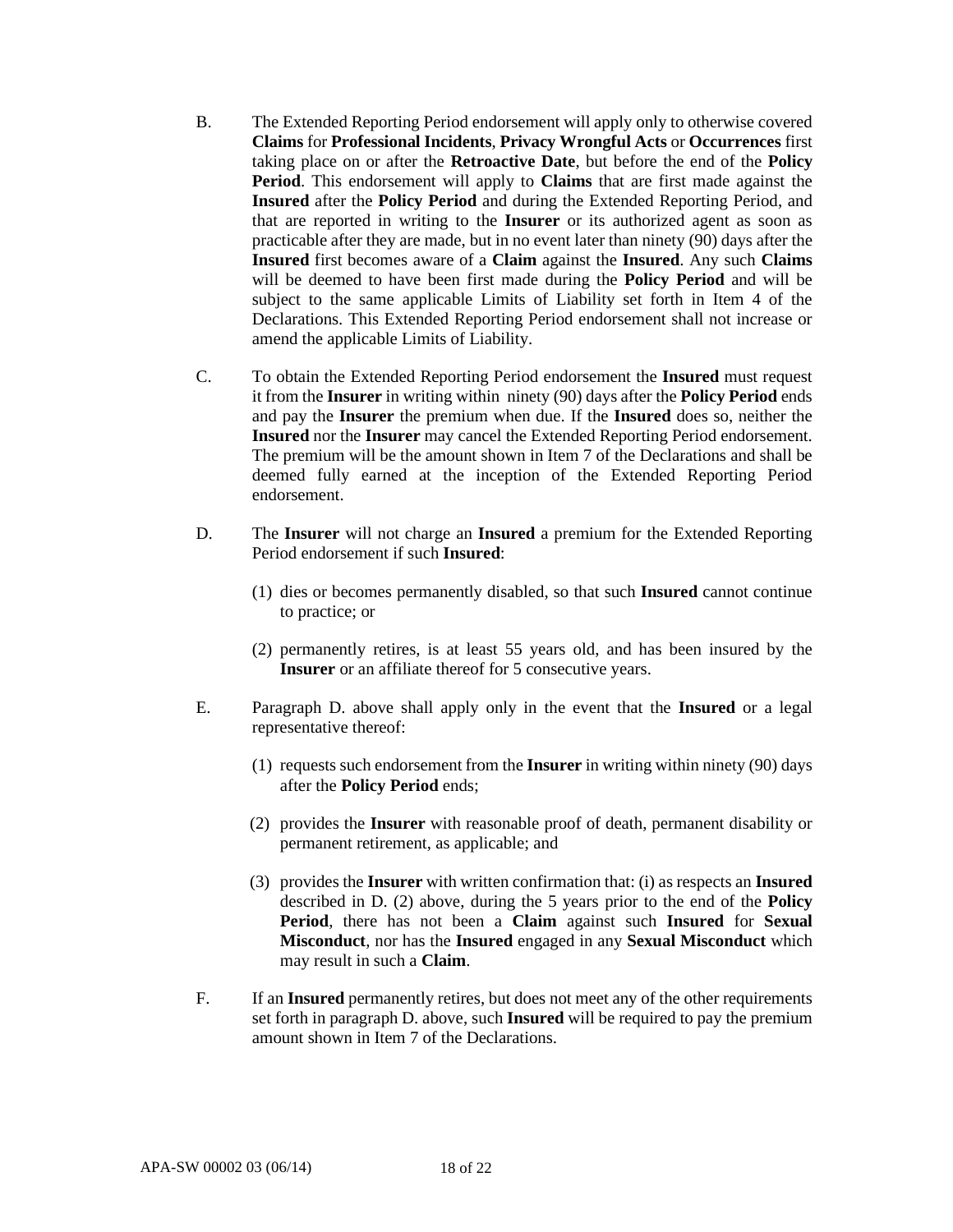G. If the **Insurer** does not receive the **Insured's** written request and payment as required in this Section VIII., the **Insured** will have no right to purchase an Extended Reporting Period endorsement at any later date.

# **IX. OTHER INSURANCE**

The insurance provided by this Policy shall apply only as excess over any other valid and collectible insurance, self-insurance plan or self-funded vehicle whether such other insurance, plan or vehicle is stated to be primary, contributory, excess, contingent or otherwise, unless such other insurance, plan or vehicle is written specifically as excess insurance over the applicable Limits of Liability provided by this Policy. Except as respects the coverage provided under Insuring Agreement C., this Policy shall specifically be excess of any other valid and collectible insurance pursuant to which any other insurer has a duty to defend a **Claim** for which this Policy may be obligated to pay **Damages** or **Defense Expenses**. This Policy shall not be subject to the terms and conditions of any other insurance policy.

Two or more policies of Social Workers' Professional and Business Liability Insurance may have been issued by the **Insurer** or an affiliate thereof to persons or organizations other than the **Insured**. These policies may also provide coverage for a **Claim** or **Proceeding** involving the same or continuous, repeated, or related **Professional Incidents**, **Privacy Wrongful Acts** or **Occurrences** for which the **Insured** and persons or organizations covered in those other policies are jointly and severally liable. In such an event, and subject to the Limits of Liability set forth in the Declarations and Section V., the **Insurer** shall not be liable under this Policy for a greater proportion of the total loss from that **Claim** or **Proceeding** than this Policy's applicable Limits of Liability bears to the total applicable Limits of Liability under all such policies. In addition, the total amount payable under the applicable Limits of Liability under all such policies in connection with that **Claim** or **Proceeding** will not exceed the highest single per **Claim** or **Proceeding** Limit of Liability under any of such policies.

# **X. REPRESENTATIONS**

By accepting this Policy, the **Insured** agrees that the particulars and statements in the application submitted in connection with the underwriting of this Policy are true and that they are the **Insured's** agreements and representations.

The **Insured** acknowledges that this Policy is issued in reliance upon the truth of those particulars and statements, which are deemed to be incorporated into and constitute a part of this Policy and which are the basis for this Policy.

# **XI. CANCELLATION**

The first **Named Insured** may cancel this Policy by surrendering it to the **Insurer** or to any of its authorized agents, or by mailing the **Insurer** written notice stating when thereafter the cancellation will be effective. The **Insurer** may cancel this Policy by mailing to the first **Named Insured** at the address shown in Item 1 (a) of the Declarations written notice stating when, not less than ninety (90) days thereafter, such cancellation will be effective. However, if the first **Named Insured** has not paid a premium when due, the **Insurer** may cancel this Policy by mailing to the first **Named Insured** at the address shown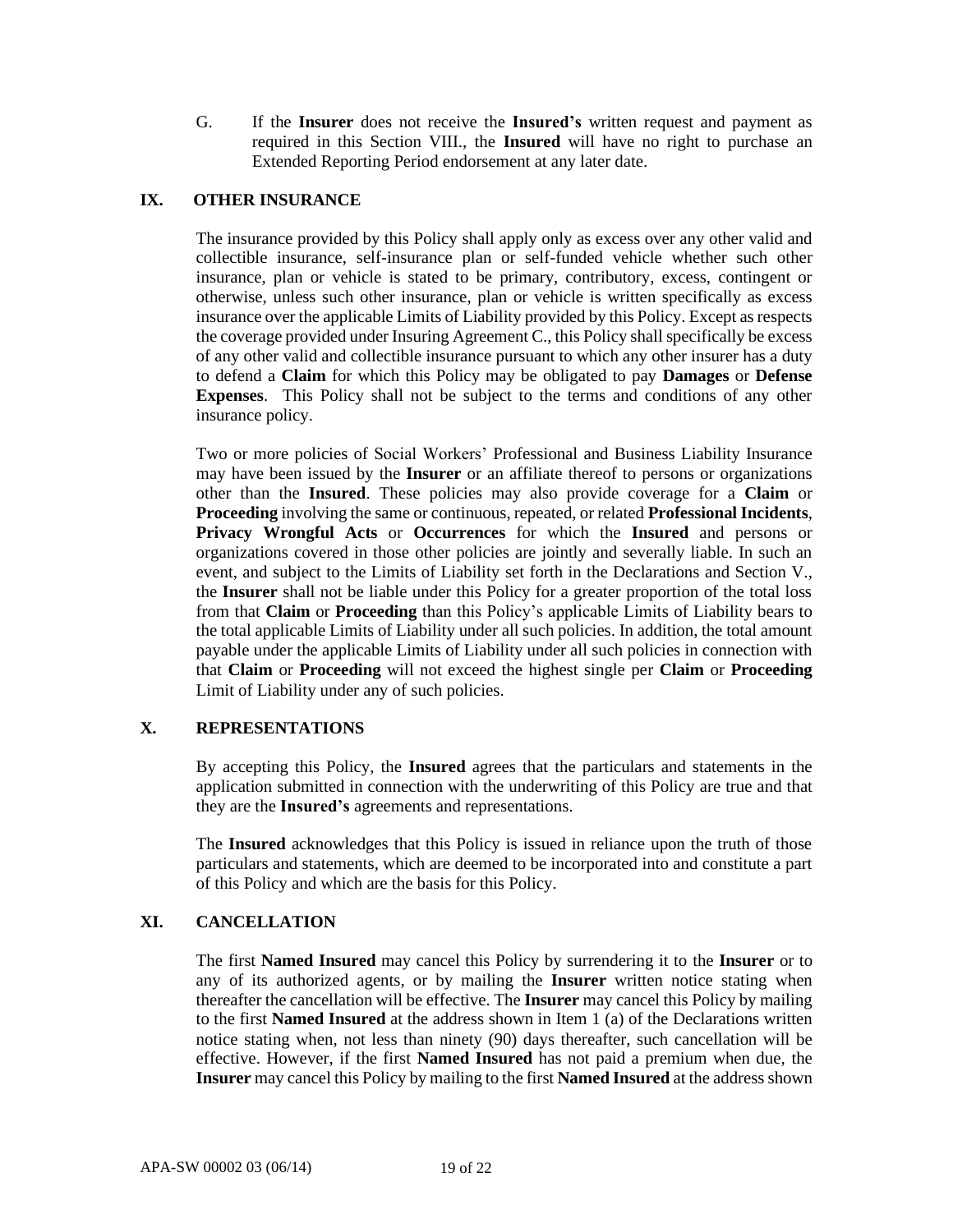in Item 1 (a) of the Declarations written notice stating when, not less than fifteen (15) days thereafter, such cancellation will be effective.

The mailing of the notice as stated above will be sufficient proof of notice. The time of surrender or the effective date of cancellation stated in the notice will become the end of the **Policy Period**. Delivery of written notice will be the equivalent of mailing.

If the first **Named Insured** cancels this Policy, the unearned premium will be computed in accordance with the customary short rate table and procedure. If the **Insurer** cancels, unearned premium will be computed pro-rata. Premium adjustment may be made either at the time cancellation is effected or as soon as practicable after cancellation becomes effective, but payment or tender of unearned premium is not a condition of cancellation.

#### **XII. AUTHORIZATION AND NOTICES**

The **Insureds** agree that the first **Named Insured** named in Item 1 (a) of the Declarations shall act on behalf of all **Insureds** with respect to all matters pertaining to this Policy including: (1) giving notice of any **Claim** or circumstance which may result in a **Claim**; (2) giving notice and information regarding any Additional Coverages under Section II.; (3) giving and receiving of all correspondence and information; (4) giving and receiving notice of cancellation; (5) consenting, or withholding consent, to the settlement of a **Claim**  recommended by the **Insurer**; (6) payment of premiums; (7) receiving of any return premiums; (8) receiving and accepting of any endorsements issued to form a part of this Policy; and (9) the exercising of any right to an Extended Reporting Period endorsement pursuant to Section VIII.

#### **XIII. TERRITORY**

This Policy applies to **Professional Incidents**, **Privacy Wrongful Acts** or **Occurrences** taking place anywhere in the world, to the extent permitted by law. However, any **Claim**  or **Proceeding** arising from such **Professional Incidents**, **Privacy Wrongful Acts** or **Occurrences** must be made and brought in the United States of America, its territories and possessions, Puerto Rico or Canada.

#### **XIV. ASSIGNMENT AND CHANGES TO THE POLICY**

This Policy and any and all rights hereunder are not assignable without the prior written consent of the **Insurer**.

If an **Insured** dies or is declared legally incompetent, such **Insured's** rights and duties will be transferred to such **Insured's** legal representative while acting within the scope of his or her duties as such. Until such **Insured's** legal representative is appointed, anyone having temporary custody of such **Insured's** property will be covered under Insuring Agreement B. (1).

This Policy contains all the agreements between the **Insured** and the **Insurer** or its authorized agents concerning this insurance.

Notice to any agent or knowledge possessed by any agent or person acting on the **Insurer's** behalf, will not result in a waiver or change in any part of this Policy or prevent the **Insurer** from asserting any right under the terms and conditions of this Policy. The terms and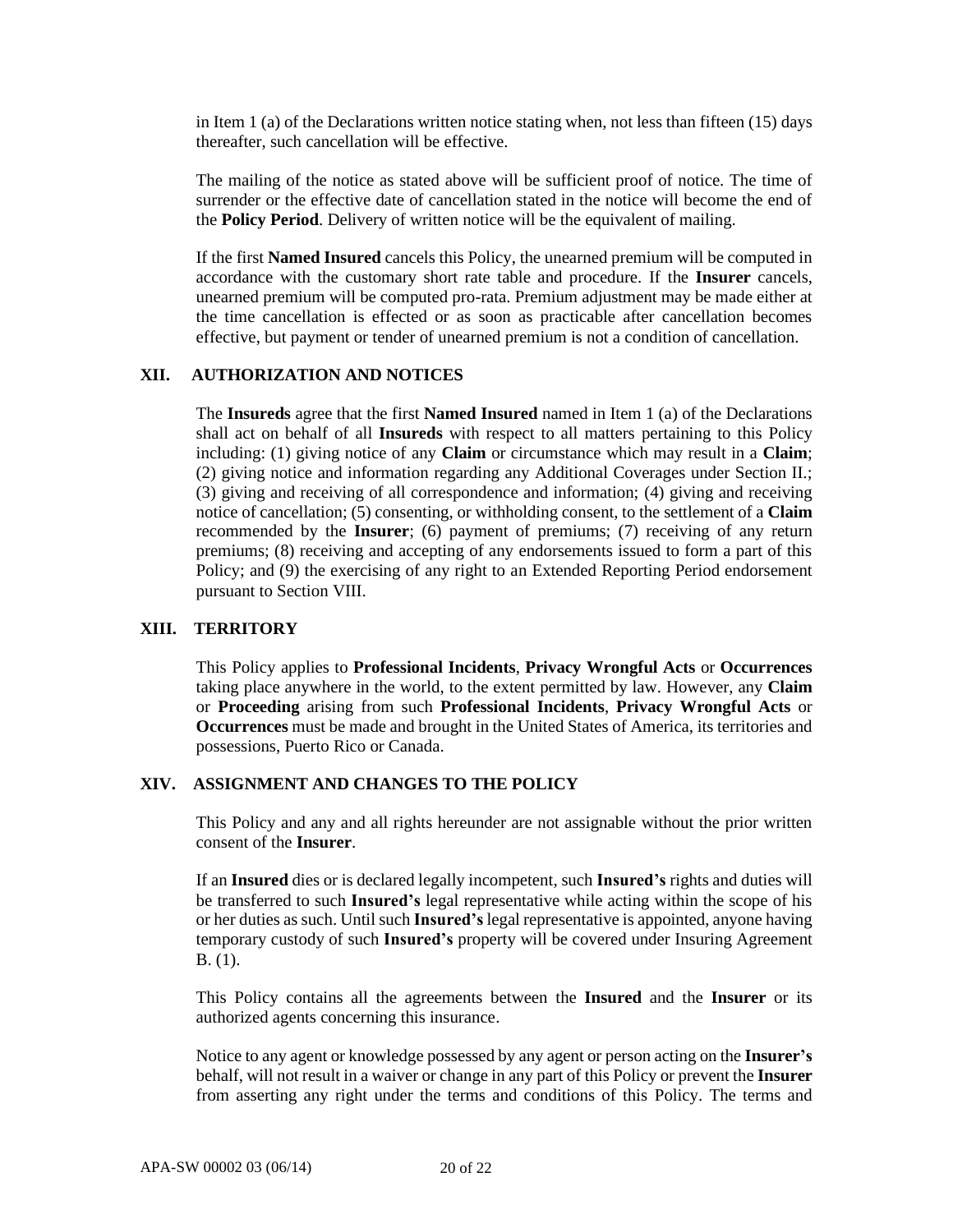conditions of this Policy may only be waived or changed by written endorsement signed by the **Insurer**.

#### **XV. BANKRUPTCY**

The bankruptcy or insolvency of the **Insured** or the **Insured's** estate does not relieve the **Insurer** of its obligations under the Policy.

### **XVI. SUBROGATION**

In addition to any right of subrogation existing at law, in equity or otherwise, in the event of any payment by the **Insurer** under this Policy, the **Insurer** shall be subrogated to the extent of such payment to all of the **Insured(s)'** rights of recovery. The **Insured(s)** shall execute all papers required (including those documents necessary for the **Insurer** to bring suit or other form of proceeding in their name) and do everything that may be necessary to pursue and secure such rights. The **Insurer** shall not exercise its subrogation rights against any natural person **Insured**, unless Exclusion A. above applies to such I**nsured**.

# **XVII. ARBITRATION**

Solely in the event that the first **Named Insured** withholds consent to a settlement recommended by the **Insurer** and acceptable to the claimant, it is agreed by the **Insured** and the **Insurer** that this issue will be resolved by submitting it to binding arbitration.

The Arbitration Panel shall consist of three persons who must be either a:

- (i) practicing social worker who is an active member of his or her professional association; or
- (ii) lawyer with substantial experience in handling, settling or defending social worker professional liability claims or disputes.

 The first **Named Insured** and the **Insurer** shall each have the right to designate one arbitrator, who together shall select an umpire.

The **Insurer** shall serve a demand for arbitration as soon as practicable, but no later than fifteen (15) days after the **Insurer's** receipt of notice that the first **Named Insured** declines to consent to a recommended settlement. Such demand for arbitration shall include the name of the arbitrator selected by the **Insurer**.

The first **Named Insured**, within fifteen (15) days of the receipt of such demand, shall select an arbitrator and notify the **Insurer** of the name of such second arbitrator. If first **Named Insured** fails or refuses to nominate the second arbitrator within fifteen (15) days following the receipt of such demand, the **Insurer** will, within an additional period of fifteen (15) days, apply to a court of applicable jurisdiction for the appointment of the second arbitrator and in such a case the arbitrator appointed by such court shall be deemed to have been nominated by the first **Named Insured**.

 The two arbitrators, chosen as provided above, shall within twenty (20) calendar days after the appointment of the second arbitrator select an umpire. Upon the umpire's acceptance